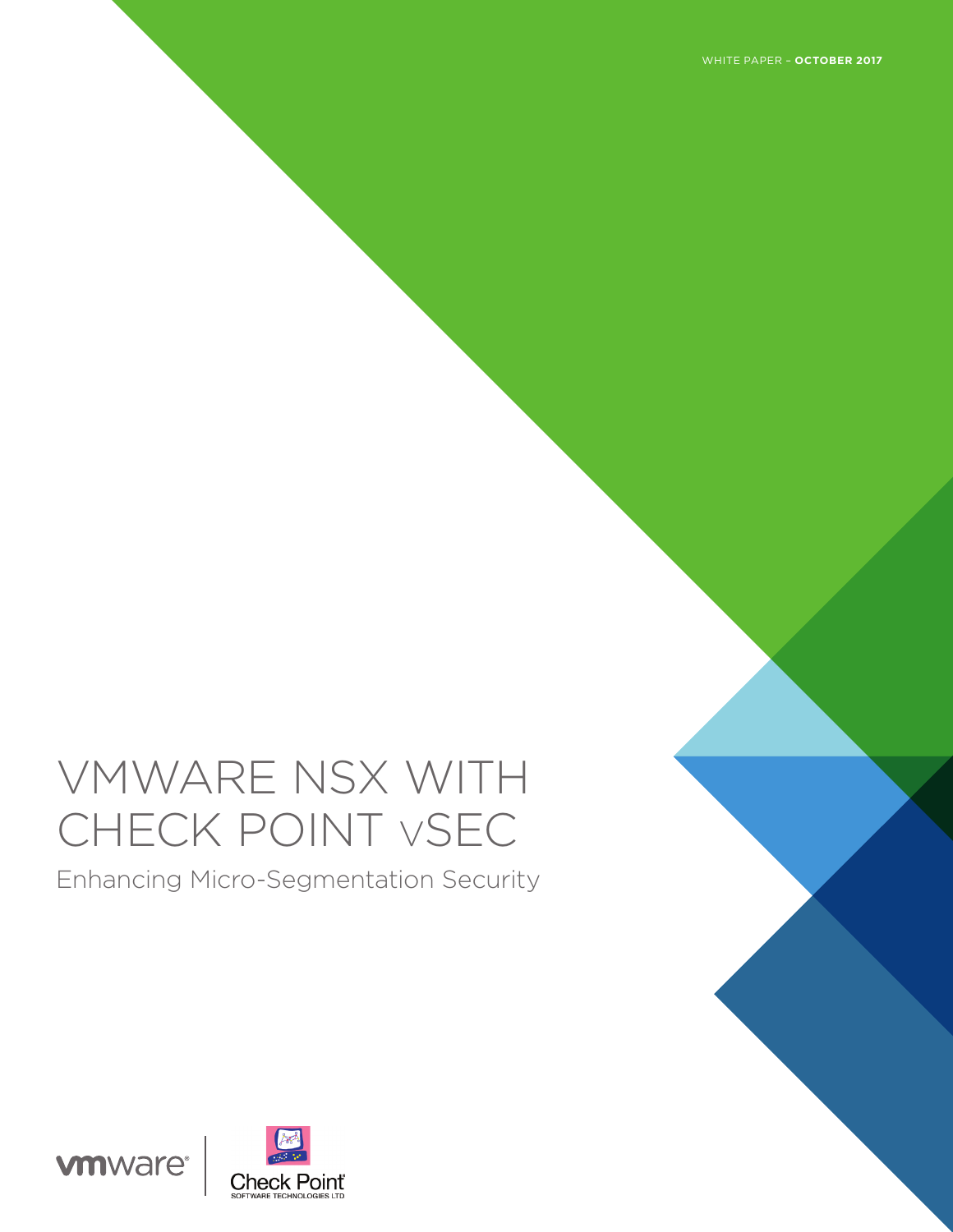# Table of Contents

| <b>Executive Summary</b>                                | 3  |
|---------------------------------------------------------|----|
| VMware NSX Network Virtualization Overview              | 5  |
| East-West Versus North-South Protections                | 6  |
| Check Point vSEC for VMware NSX Overview                | 7  |
| VMware NSX and Check Point vSEC Joint Solution Overview | 9  |
| VMware NSX and Check Point vSEC Integration Use Cases   | 16 |
| <b>Solution Benefits</b>                                | 23 |
| Conclusion                                              | 24 |



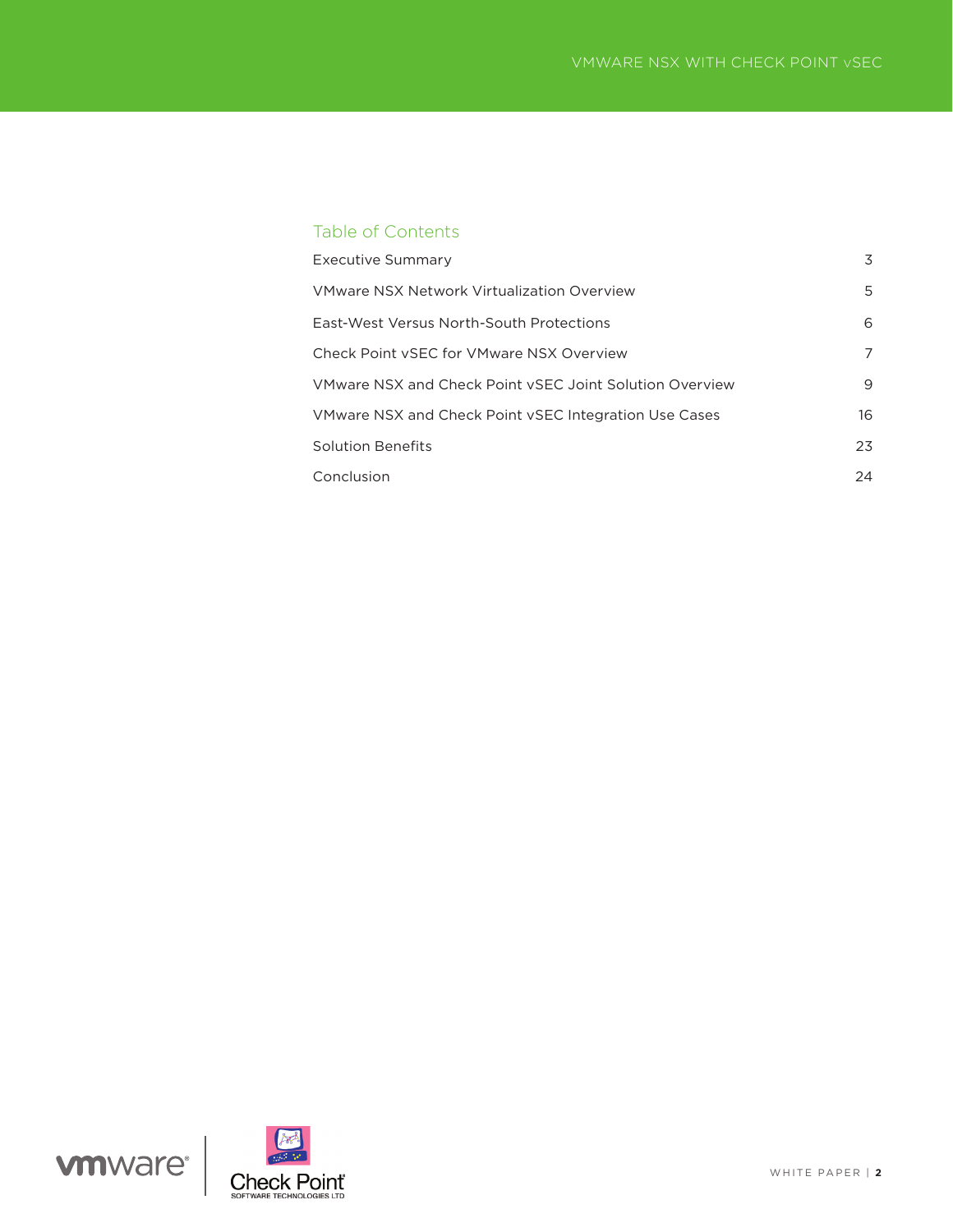## Executive Summary

This document is targeted at virtualization, security, and network architects interested in deploying cloud and Software-Defined Data Center (SDDC) architectures based on VMware® network virtualization solutions with Check Point® Software Technologies vSEC advanced threat prevention technologies and services.

VMware pioneered the SDDC to transform data center economics and to increase business agility. The SDDC is rooted in virtualization and comprises server virtualization, storage virtualization, network virtualization, and automation. Although server virtualization has enabled organizations to speed application deployment and reduce data center costs, applications also need fast provisioning of networking and security services, including support for mixed trust level workloads to optimize infrastructure resources without compromising security.

VMware and Check Point have partnered to deliver a fully integrated solution that enables companies to realize the full potential of the SDDC while providing protection against potential vulnerabilities, malware, and other sophisticated threats. The joint solution effectively addresses the key challenges of modern data center networks, including:

- The shift in traffic behavior within the data center from "north-south" to "eastwest" as a result of virtualization, shared services, and new distributed application architectures.
- Due to the lack of inter-system and virtual machine (VM) advanced security, a breach of a single (virtual) host network can allow malware to spread laterally and propagate across the network, compromising all applications, including those residing on different VLANs. Successful attacks on even low-priority services can expose the most critical or sensitive systems because intra-VM/ east-west security protections simply don't exist.
- Reliance on perimeter security leads to resource-intensive choke points on the network, impacting data center performance while increasing security complexity.
- Traditional security solutions are not designed to keep pace with dynamic virtual network changes that come with rapid application provisioning.

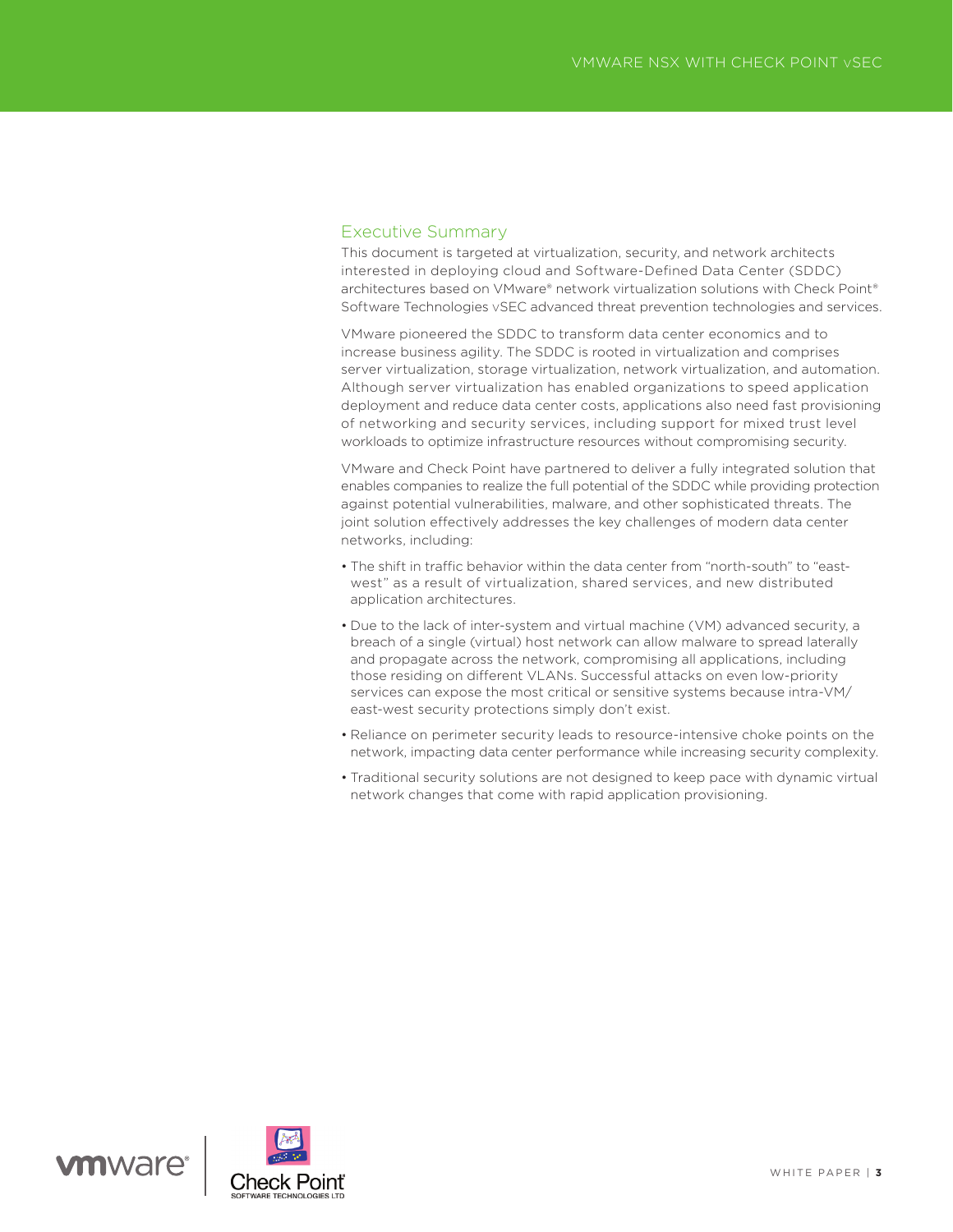VMware NSX® is a complete network virtualization platform that makes microsegmentation economically and operationally feasible. NSX provides the networking and security foundation for the SDDC, enabling automated deployment, orchestration, and scale-out of advanced security services from partners.

Check Point vSEC with advanced threat prevention delivers multilayered defenses to proactively stop malware and zero-day attacks within the SDDC. In addition, Check Point's unified management of virtual and physical gateways simplifies security management across the data center.

The joint VMware NSX and Check Point vSEC solution fully automates the distribution and orchestration of advanced security inside the data center to deliver the same threat protection for east-west traffic that Check Point provides at the data center perimeter gateway. The integrated solution has the following security benefits:

- Advanced security protections seamlessly enforced inside the SDDC.
- vSEC security with NSX micro-segmentation coupled for advanced protection of east-west data center traffic.
- Multilayered threat prevention with the highest catch rate against malware, for advanced protection of traffic between virtual machines.
- Auto-detection, quarantine, and remediation of infected virtual machines.
- Agile security provisioning for the SDDC.
- Fine-grained Check Point policies dynamically tied to NSX security groups and VMware vCenter® VM objects.
- Security policy easily segmented into sub-policies servicing micro-segmentation.
- Security services auto-provisioned in tandem with VMware ESXi™ host deployment and VM movement.
- Security capacity that is elastically scaled, adjusting to dynamic data center environment.
- Comprehensive threat visibility across the SDDC and hybrid cloud workloads (such as AWS).
- Unified management with single policy for both virtual and physical gateways simplifies security enforcement.
- Centralized monitoring and logging ensures comprehensive threat visibility for virtual network–specific reports provide insight into SDDC threat trends.



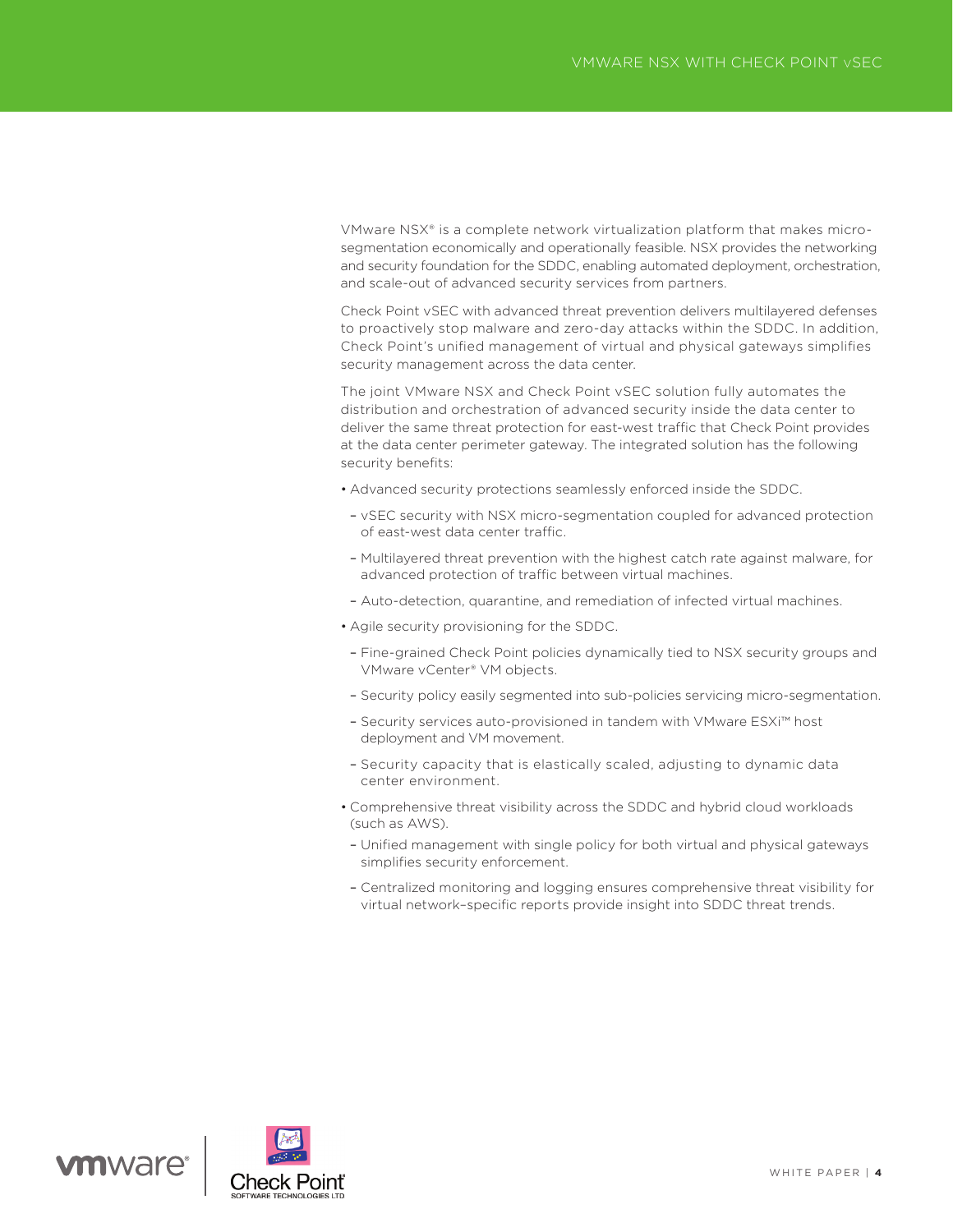

# VMware NSX Network Virtualization Overview

Figure 1. VMware NSX Overview

VMware NSX network virtualization decouples network resources from the underlying hardware. An abstraction layer makes the network a flexible pool of transport capacity that can be allocated, utilized, and repurposed on command. Virtual networks are built from logical switches, routers, firewalls, load balancers, and VPNs to connect workloads as needed, while the underlying physical network serves as a simple packet forwarding backplane. Network and security services can be consumed programmatically and automatically change as they follow virtual machines as they move within the data center.

Key to this is security policy based on VM characteristics or user-defined tags, to describe complex policy in a concise form while allowing changes dynamically as applications or security posture change. Examples include an application scaling out to additional VMs, a change of AD user logged into a VM, or a partner solution tagging a VM as vulnerable or infected. That partner solutions such as vSEC can then also act on these dynamic changes illustrates the power of NSX.

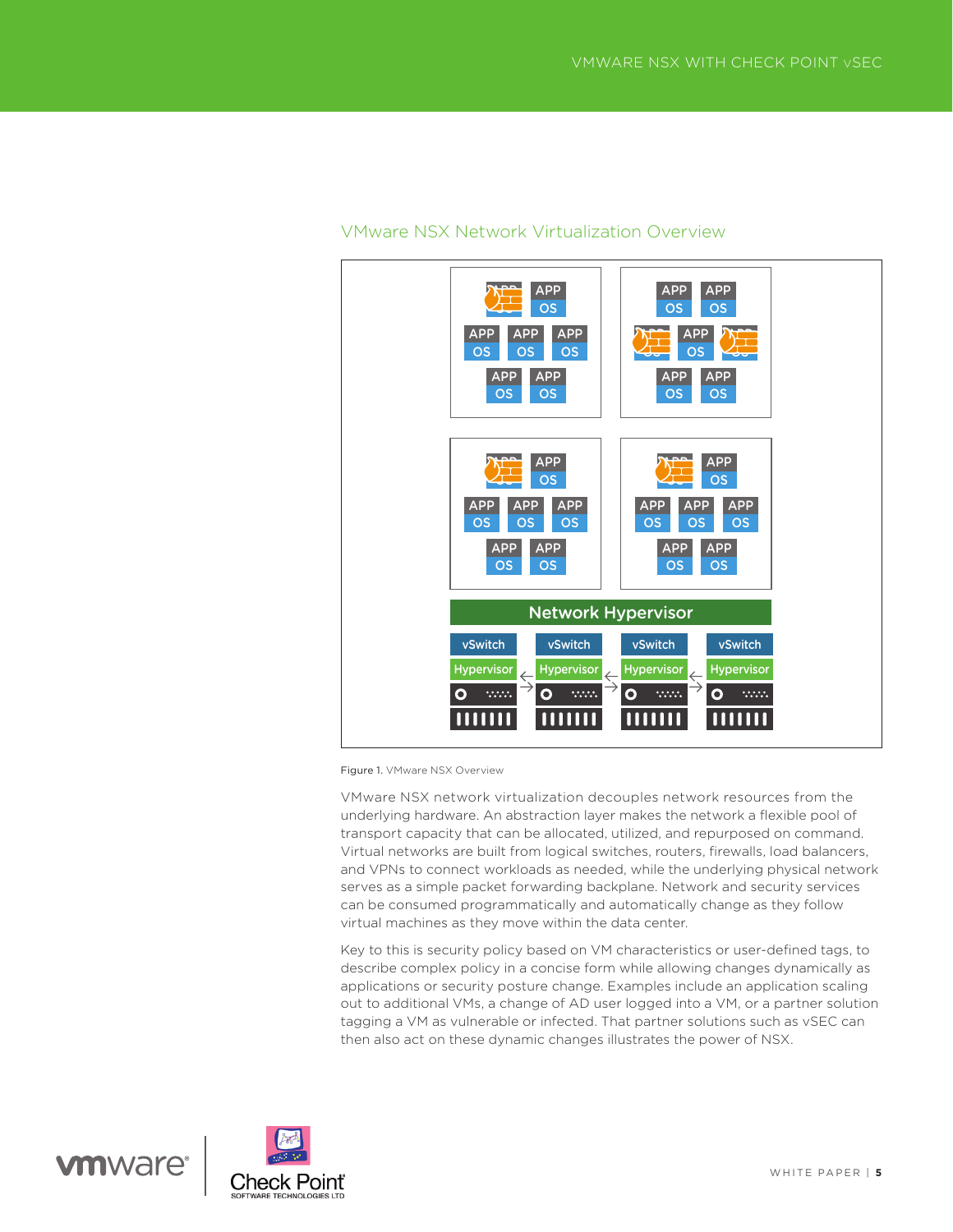## East-West Versus North-South Protections

The trend in enterprise IT to move from a hardware-centric to an applicationcentric network model enables businesses to streamline processes and improve end-user experiences, all while enhancing their competitive positioning. At the heart of this new infrastructure is the ability to treat all core tenants—servers, storage, and the network—as a pool of resources called upon at will to quickly provision new applications and services. However, this model defies traditional security capabilities, exposing modern data centers to a host of new challenges.



Figure 2. Changing Traffic Patterns Means More Data Now Moves East-West

water of the control of the control of the security has traditionally been focused on protecting perimeter, or north-south,  $\overline{\phantom{a}}$ traffic going into and out of the data center. But the dissolving network perimeter means there are multiple entry points into corporate data center networks—not just the "traditional" north-south gateway. In addition, server and network virtualization causes more and more data to move laterally, or east-west, within the data center. As more data is contained within the data center and no longer crossing the north-south perimeter defenses, security controls are now blind to this traffic—making lateral threat movement possible. Any threat introduced into the data center now can move and infect other hosts unimpeded, because traffic isn't being inspected by "traditional" security measures.

With the rising number of applications being deployed in modern data centers, hackers have a broader choice of targets. Compounding this challenge is the fact that traditional processes for managing security are labor intensive and slow. Applications are now being created rapidly and evolving more quickly than static security controls, processes, and workflows can keep pace with.

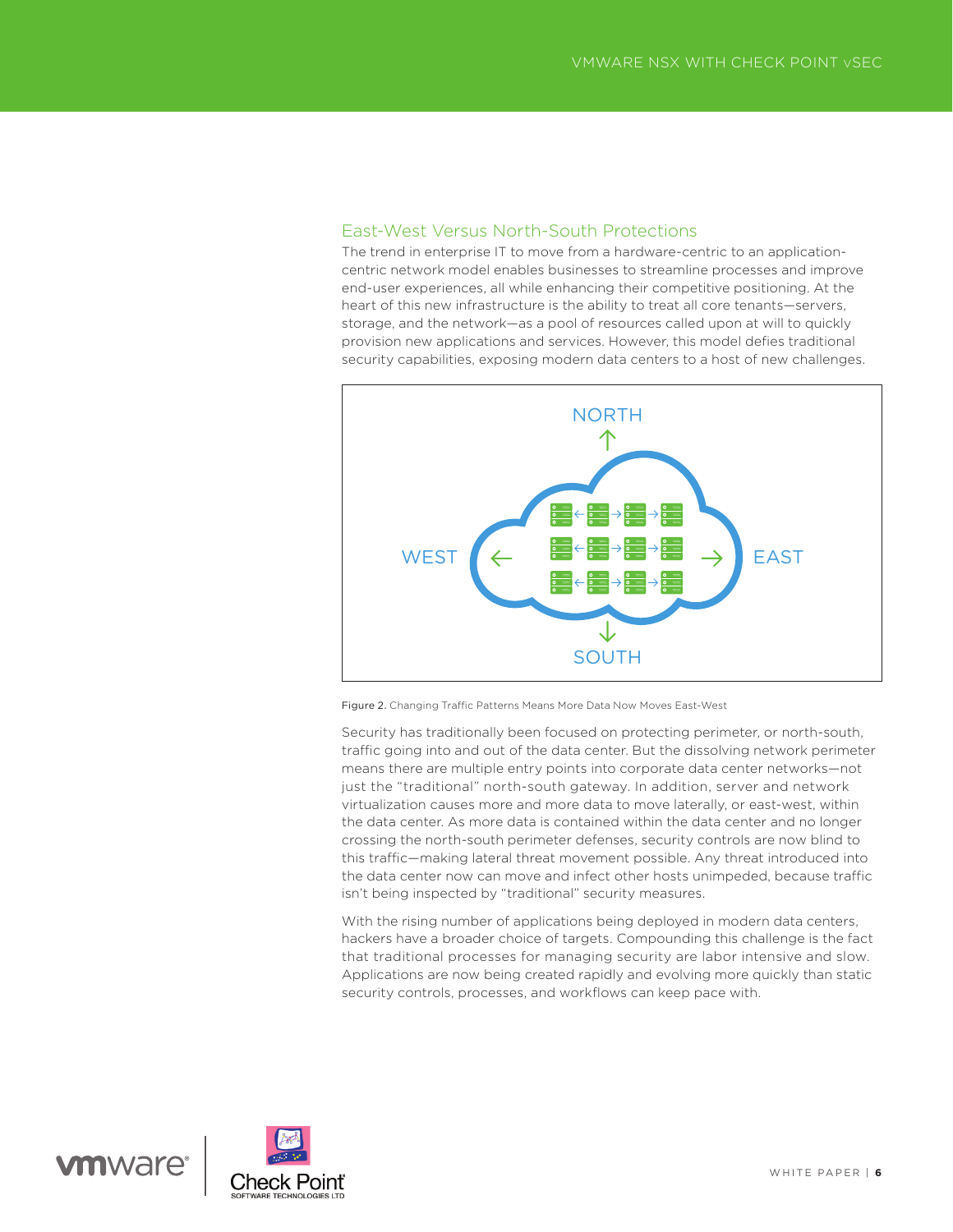Strong perimeter security is still an important element to an effective defense-indepth strategy, but perimeter security alone offers minimal protections for virtualized assets within the data center. It is difficult to protect data and assets that aren't known or seen. To address these challenges, a new security approach is needed one that effectively brings security inside the data center to protect assets, data, and workloads against advanced threats, and enhances native micro-segmentation of the SDDC.

Micro-segmentation works by grouping resources within the data center and applying specific security policies to the communication between those groups. The data center is essentially divided up into smaller, protected sections (segments) with logical boundaries that increase the ability to discover and contain intrusions. However, despite the separation, application data must cross micro-segments to communicate with other applications, hosts, or storage devices. This makes lateral movement still possible, since perimeter security controls are not able to inspect the traffic contained within the data center for malicious payloads.

Solutions such as Check Point vSEC complement micro-segmentation and provide comprehensive threat prevention security to protect east-west traffic within the data center, and can provide the foundation for automating the quarantine of infected machines for remediation. This puts required protections inside the SDDC, securing assets and valuable data from attacks. By deploying advanced security solutions, organizations can better protect their data centers from undetected breaches and sophisticated threats.

## Check Point vSEC for VMware NSX Overview

Network virtualization has created a shift in traffic behavior. Now, more and more traffic is going east-west in the data center, creating new security challenges. With few controls to secure this east-west traffic, threats can travel unimpeded once inside the data center. As a result, Check Point and VMware have teamed together to deliver advanced security services to prevent the lateral spread of threats within SDDCs, and to provide the visibility and control to effectively manage security in both physical and virtual environments—all from a single unified management solution.

Network isolation and segmentation inherent to the NSX platform enable feasible micro-segmentation, allowing the SDDC to deliver a fundamentally more secure approach to data security. Policy is enforced at the virtual interface, and security policies follow workloads. In addition, the native NSX security capabilities, automation, and extensibility framework can now be leveraged by vSEC to dynamically insert, deploy, and orchestrate advanced security services inside the SDDC for enhanced protection against malware and other threats.

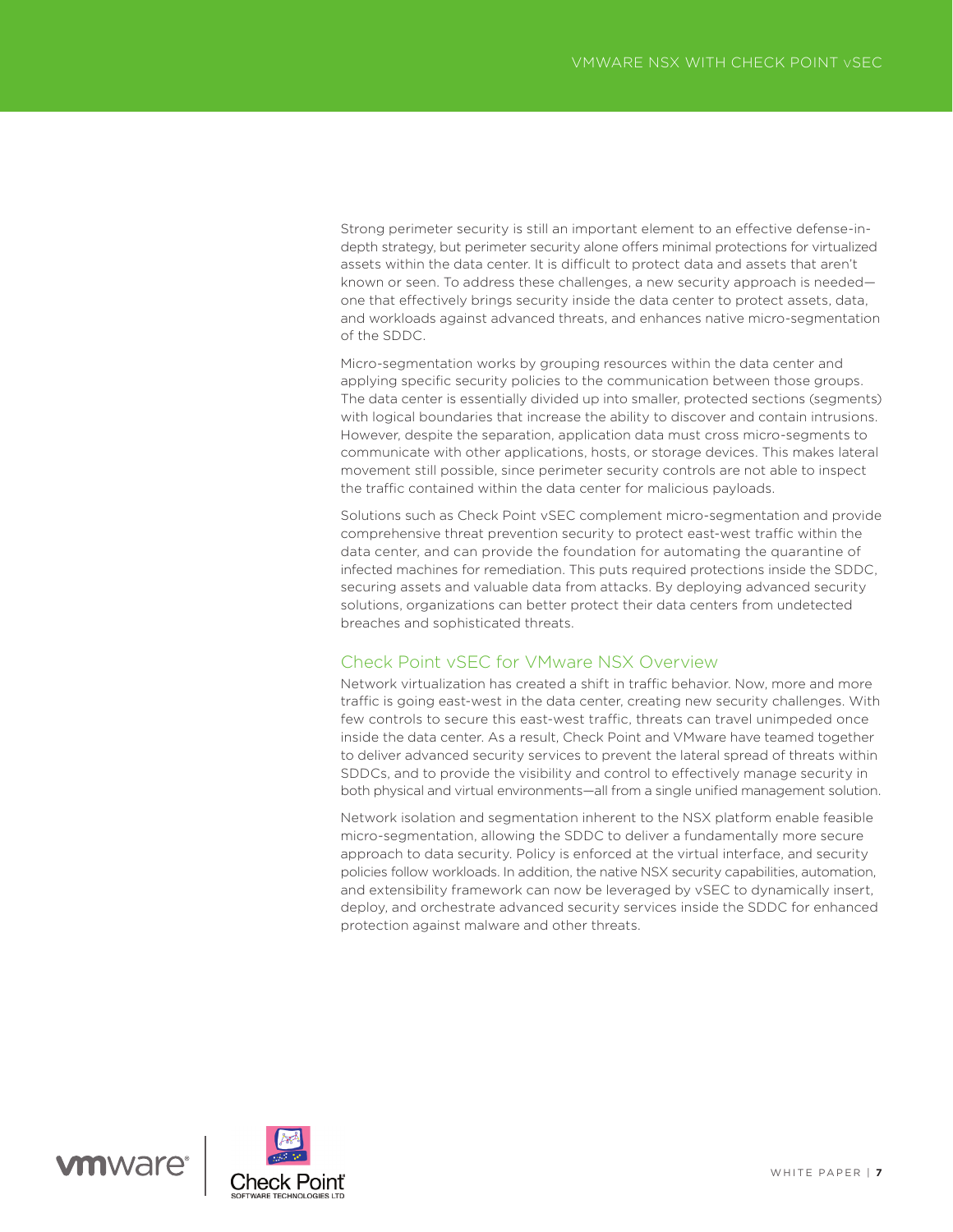Since 1993, Check Point has been dedicated to providing customers with uncompromised protection against all types of threats, reducing security complexity, and lowering total cost of ownership. Check Point is committed to staying focused on customer needs and developing solutions that redefine the security landscape today and in the future. The vSEC for NSX solution provides industry-leading threat prevention security to keep SDDCs protected from the most sophisticated attacks and to prevent the lateral movement of threats. Fully integrated multilayer security protections include the following:

- Stateful firewall, Intrusion Prevention System (IPS), anti-virus, and anti-bot technology protect data centers against lateral threat movement.
- IPsec VPN allows secure communication into cloud resources.
- Application control prevents application layer denial-of-service (DoS) attacks.
- SandBlast Zero-Day Protection sandbox technology provides protection against unknown malware, zero-day attacks, and other sophisticated threats.



Figure 3. Check Point vSEC Complements Native NSX Micro-Segmentation to Deliver Security Protections Within the SDDC

The integration of vSEC with NSX brings together the best of both worlds—the economic and technological feasibility of micro-segmentation with advanced security protections dynamically deployed and orchestrated into an SDDC environment. vSEC for NSX delivers multilayered defenses to protect east-west traffic within the VMware deployed data center. In addition, vSEC transparently enforces security at the hypervisor level and between virtual machines, automatically quarantines infected machines for remediation, and provides comprehensive visibility into virtual network traffic trends and threats across the SDDC and hybrid cloud environments.

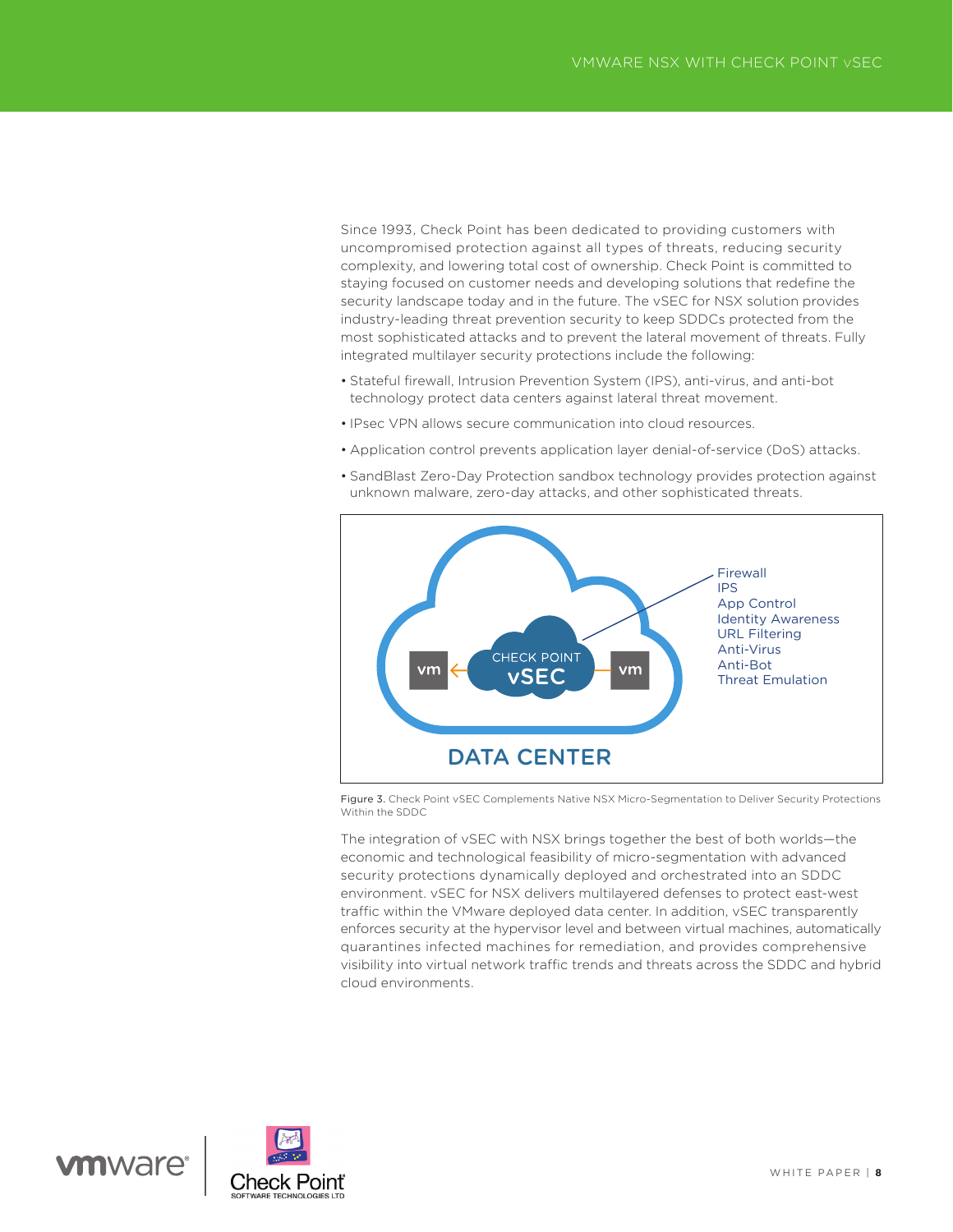## VMware NSX and Check Point vSEC Joint Solution Overview

## VMware Components for Delivering the SDDC

The VMware Software-Defined Data Center consists of the following:

- VMware vSphere® and vCenter x86 hypervisor to abstract compute resources from the physical server. With vCenter for management, high availability, and distribution of load across hosts, VMware vSAN™ for pooling local host storage, vStorage APIs for Storage Awareness (VASA) for storage abstractions, and rich APIs for extensibility.
- VMware vRealize® Suite vRealize Automation™ for cloud automation, vRealize Operations™ for operational management and capacity planning, vRealize Log Insight™ for log analysis, and so on.
- VMware NSX Abstracts networking from the physical hardware and provides common network services including routing, firewall, load balancing, and VPN. A distributed router and firewall run within the kernel on the hosts, offering a cost-effective high-performance scale-out architecture. NSX enhances security by providing a firewall at the NIC of every VM for zero trust micro-segmentation. NSX includes APIs for third-party extensibility: NetX for traffic steering, EPSEC for guest introspection, and a public northbound API for policy management.

#### Check Point Components for Delivering Advanced Security in the SDDC

- Check Point Virtual Appliances and Virtual Systems Industry-leading security solutions that combine high-performance, multicore capabilities with fast networking technologies to provide the highest level of security available. Deployed to protect the data center perimeter and core, these security gateways protect traffic entering and leaving the data center.
- Check Point vSEC Gateway for VMware NSX A purpose-built integrated solution offering advanced protections for east-west traffic within the SDDC. The vSEC gateway is a service virtual machine (SVM) that is deployed per virtual host by VMware NSX Manager™. VMware NSX provides the foundation for securing east-west traffic by delivering micro-segmentation through a broad set of virtualized networking elements including logical switches, routers, and firewalls. These services are provisioned programmatically within the SDDC when virtual machines are deployed, and move with virtual machines as they move. NSX also offers a platform to insert additional services such as advanced threat protection, allowing vSEC to be dynamically deployed, distributed, and orchestrated through NSX for full SDDC security automation. The combined vSEC with NSX solution delivers best-in-class threat protection and malware prevention for comprehensive security of east-west traffic.

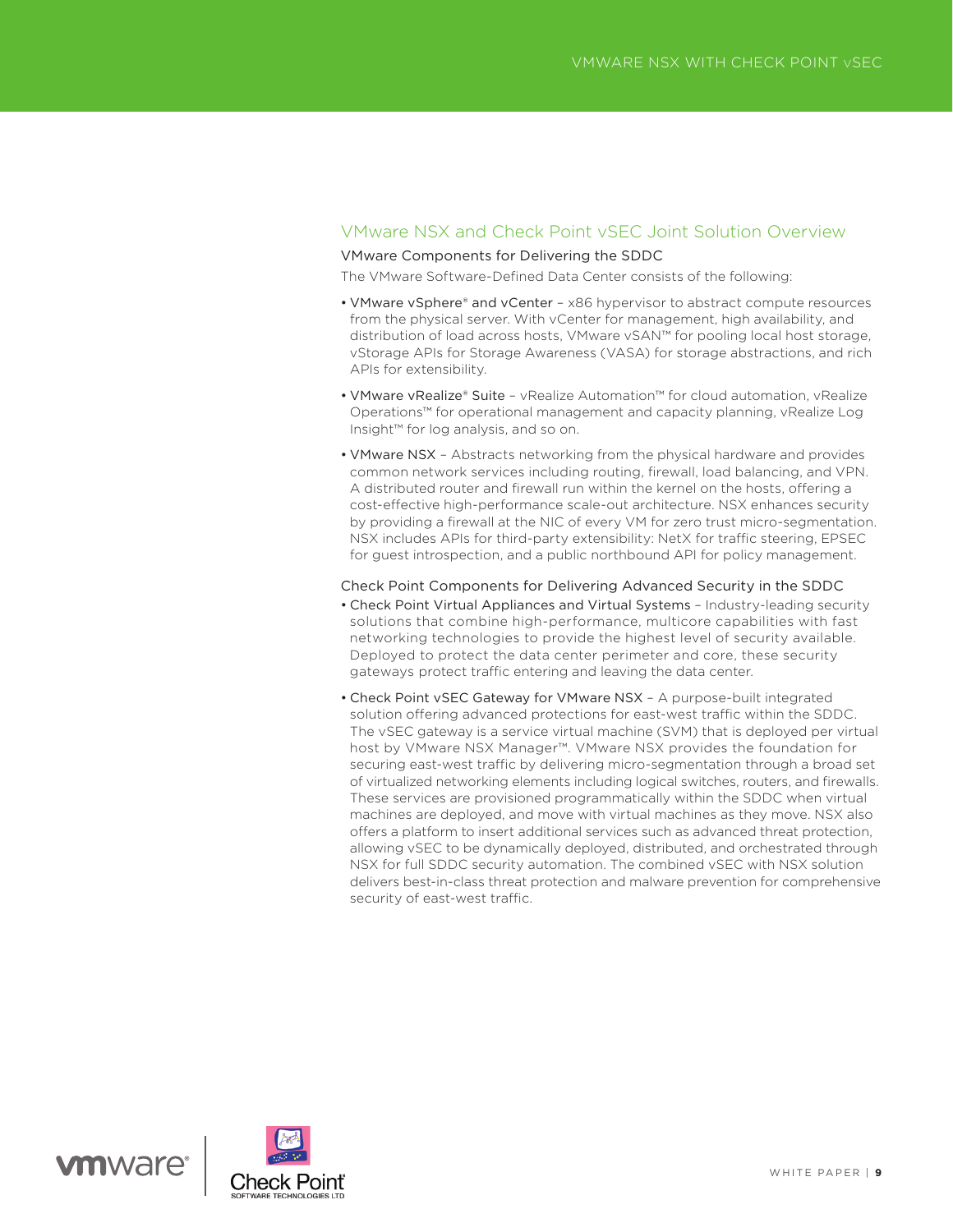- vSEC Controller The vSEC Controller makes any Check Point Security Management server SDDC-aware through its integration with NSX and vCenter. This enables the vSEC Controller to dynamically adjust security policies and manage any vSEC and physical gateways while providing complete visibility into all data center traffic. The vCenter and NSX integration allows vSEC to dynamically fetch objects into the Check Point Security Management policy, and enables vSEC Controllers to simply manage any security gateway even if there is no vSEC gateway deployment. The integration also allows the SDN controllers to provision vSEC gateways when needed, orchestrate new applications with security policy templates, update policies automatically, and even quarantine infected applications.
- Centralized Security Management Server (SMS) with SmartConsole Unified across both physical and virtual systems, allows IT to set security policies for both environments from a single interface. This ensures consistent security across all gateways without the expense of separate management consoles. Because of integration with VMware NSX and vCenter, policies leveraging NSX and vCenter objects can be utilized across both Check Point vSEC (for east-west traffic inspection) and Check Point gateway appliances (for north-south traffic inspection).



Figure 4. Check Point vSEC for VMware NSX Solution Components

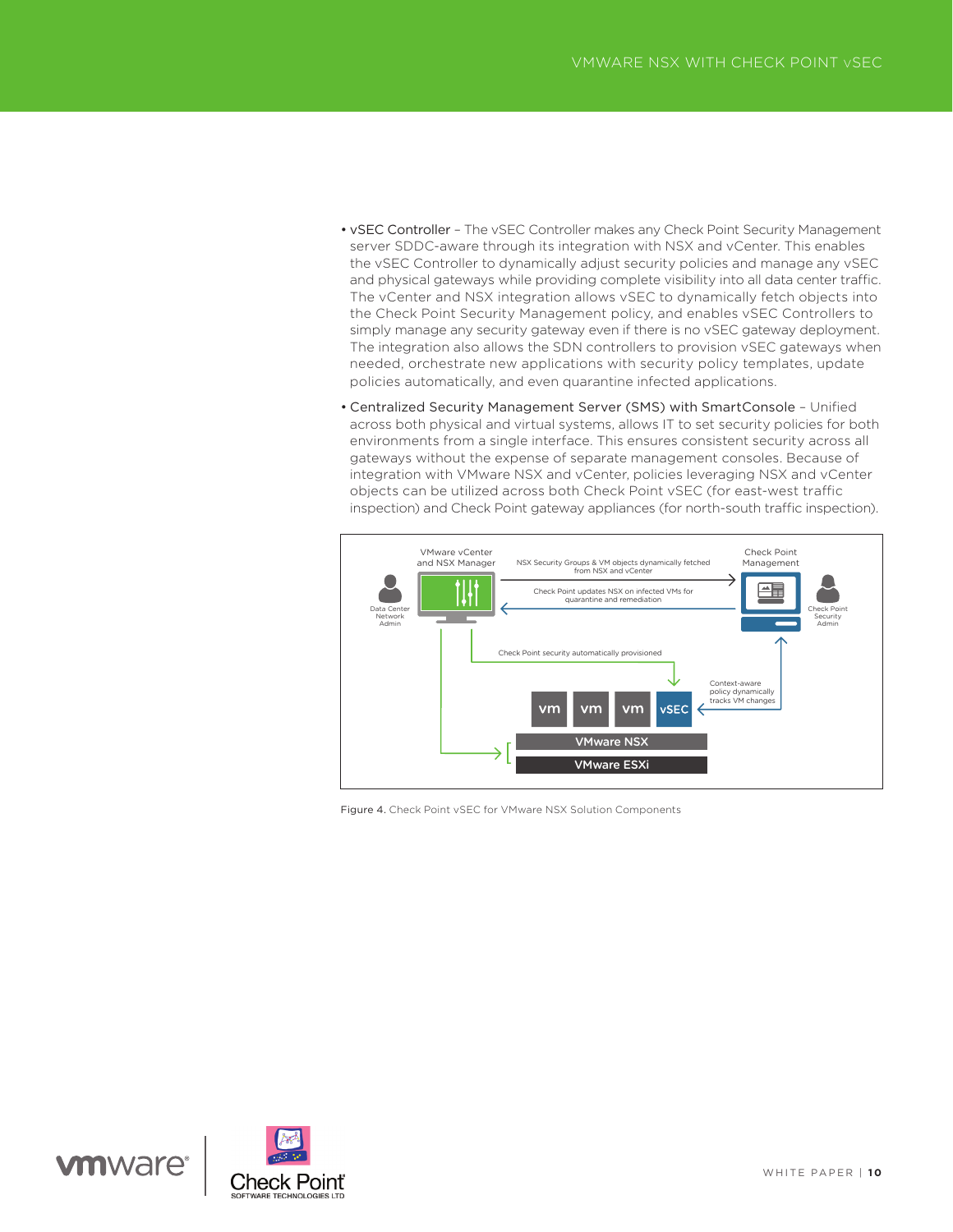#### Integration of Check Point vSEC with VMware NSX

The VMware NSX network virtualization platform provides L2-L4 stateful firewalling features to deliver segmentation within virtual networks. Environments that require advanced threat prevention and application-level security capabilities (L4-L7) can leverage NSX to distribute, enable, and enforce advanced network security services in a virtualized network context. NSX distributes network services to form a logical pipeline of services applied to virtual network traffic. vSEC for NSX integrates directly into this logical pipeline, enabling comprehensive threat prevention and complete visibility of VM traffic.

Another powerful benefit of the integrated NSX and vSEC solution is the ability to build policies that leverage NSX service insertion, chaining, and steering to drive service execution in the logical services pipeline, based on the result of other services, making it possible to coordinate otherwise completely unrelated network security services from multiple vendors.

#### Version Requirements

The VMware NSX and Check Point integration works with the following versions:

- Check Point GAIA OS R77.30 or later
- VMware vSphere 6.0, 6.5
- VMware vCenter Server® 6.0 or later
- VMware NSX Manager 6.2.x
- VMware NSX Manager 6.3.x

#### Provisioning Check Point vSEC

vSEC includes two components: the vSEC gateway and the vSEC Controller. The vSEC gateway is an SVM deployed on every VMware ESX® hypervisor that fully integrates with NSX and vCenter. It leverages the VMware NSX API for traffic redirection and inspection, securing traffic between VMs across the virtual network without altering the network topology. The NSX controller enables the automated deployment of vSEC gateways on each host. The NSX service insertion platform enables communication between the vSEC gateway and the NSX distributed virtual switch.

The vSEC Controller makes any Check Point Security Management server SDDCaware through its integration with NSX and vCenter. This enables the vSEC Controller to dynamically adjust security policies and manage any vSEC and physical gateways while providing complete visibility into all data center traffic. The vCenter and NSX integration allows vSEC to dynamically fetch objects into the Check Point Security Management policy, and enables vSEC Controllers to simply manage any security gateway even if there are no deployed vSEC gateways.

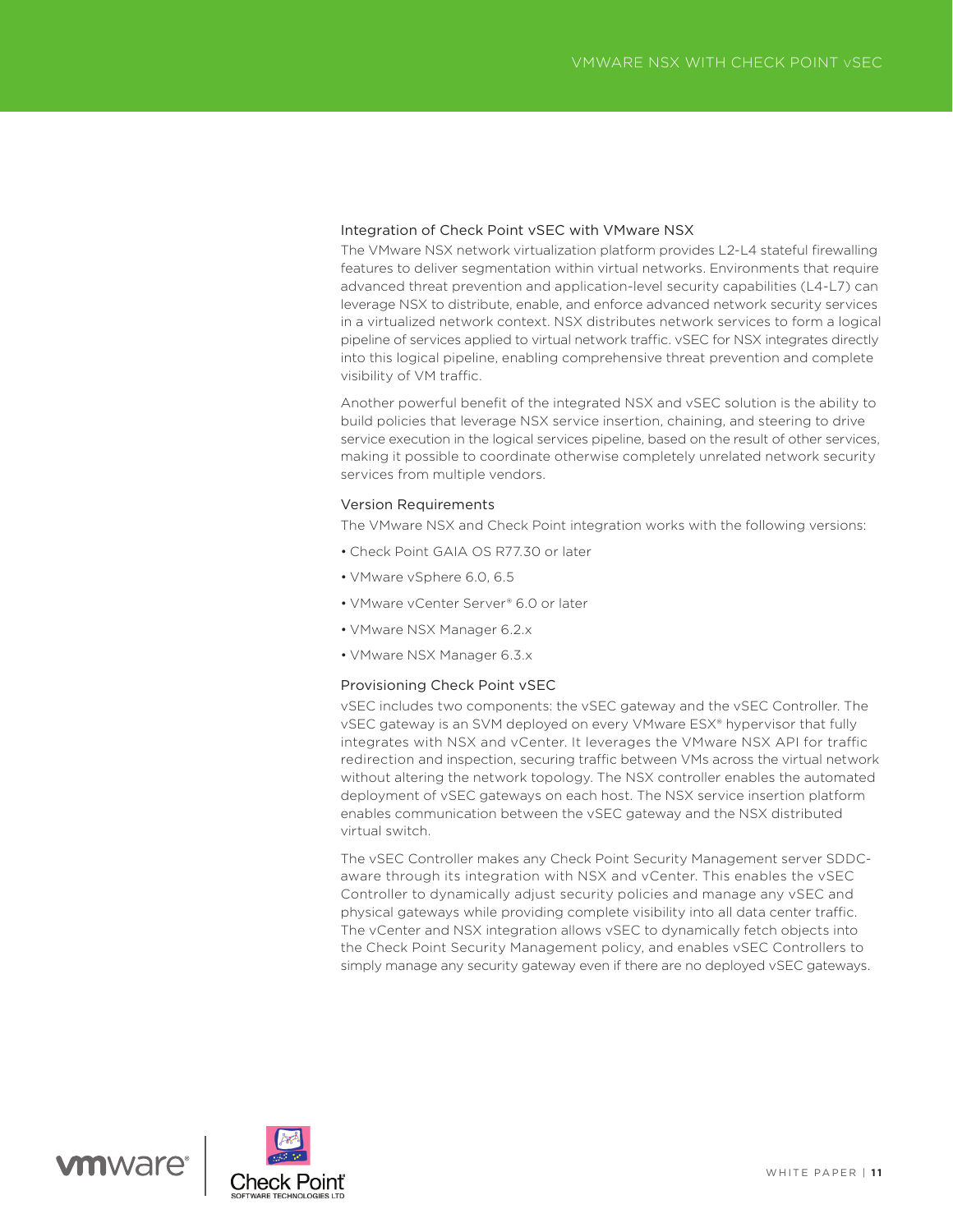Defining NSX and vCenter Integrations with the Check Point vSEC Controller The first step in deploying the integrated solution is to define NSX Manager information (IP/host name and credentials) within the vSEC Controller so a vSEC gateway can be registered as an advanced NSX service. This registration process provides the necessary data to deploy vSEC as a service. The registration also allows NSX to update the vSEC Controller dynamically with all changes to the SDDC.

For R77.30, in the SmartConsole or SmartDashboard, create a data center server object for VMware vCenter integration. This is done within the Servers and OPSEC view; simply right-click on Data Center, go to the New Data Center menu, and select the VMware Server™ type NSX or vCenter.

| <b>Servers and OPSEC</b>                                      |
|---------------------------------------------------------------|
| Servers<br>ㅋ~<br>Trusted CAs<br>Data Center<br>$\overline{+}$ |
| New Data Center →<br><b>NSX</b><br>1.1.1.1<br>vCenter<br>Sort |

Next, fill in the required fields for either NSX or vCenter integration:

|                                                             |                                 | Color: Black | ٠ |
|-------------------------------------------------------------|---------------------------------|--------------|---|
| Comment:                                                    |                                 |              |   |
|                                                             |                                 |              |   |
| Hostname                                                    |                                 |              |   |
| Username                                                    |                                 |              |   |
| Password                                                    |                                 |              |   |
|                                                             |                                 |              |   |
|                                                             |                                 |              |   |
|                                                             |                                 |              |   |
|                                                             |                                 |              |   |
|                                                             |                                 |              |   |
|                                                             |                                 |              |   |
|                                                             |                                 |              |   |
|                                                             |                                 |              |   |
| <b>Hostname</b><br>IP Address or DNS name of the NSX server |                                 |              |   |
|                                                             |                                 |              |   |
|                                                             |                                 |              |   |
| Test Connection                                             | Connection status: Disconnected |              |   |

|                      | Iī |                                                   | Color: Black |  |
|----------------------|----|---------------------------------------------------|--------------|--|
| Comment:             |    |                                                   |              |  |
|                      |    |                                                   |              |  |
| Hostname<br>Username |    |                                                   |              |  |
| Password             |    |                                                   |              |  |
|                      |    |                                                   |              |  |
|                      |    |                                                   |              |  |
|                      |    |                                                   |              |  |
|                      |    |                                                   |              |  |
|                      |    |                                                   |              |  |
|                      |    |                                                   |              |  |
| <b>Hostname</b>      |    |                                                   |              |  |
|                      |    | IP Address or DNS name of the vCenter server      |              |  |
|                      |    |                                                   |              |  |
|                      |    | Test Connection   Connection status: Disconnected |              |  |

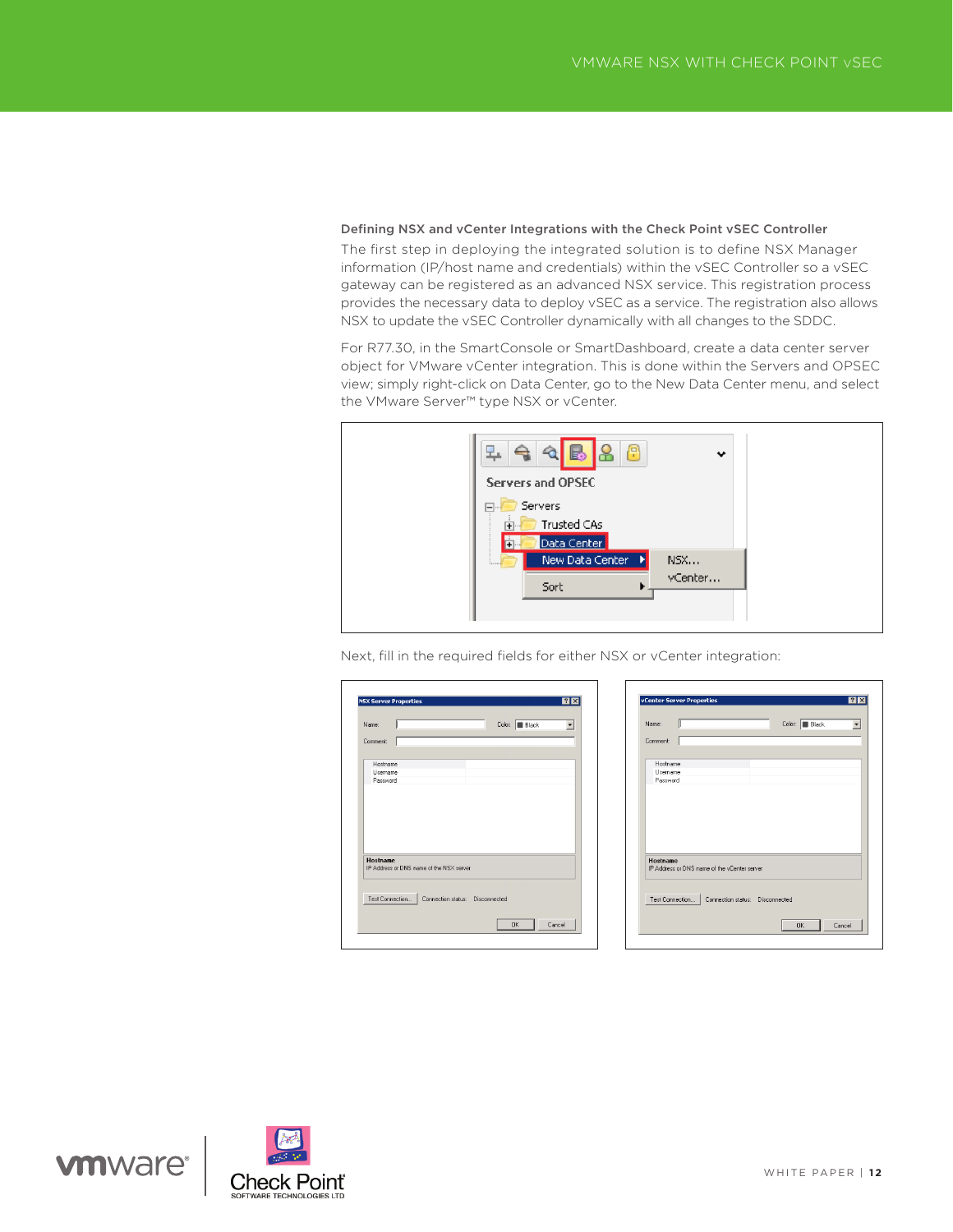#### Note:

- In VMware vCenter, all roles must have at least read-only permission.
- In VMware NSX, define an Enterprise Administrator role for Check Point threat prevention tagging to work. Define at least an NSX Administrator role in order to register and deploy the vSEC service in an NSX environment (vSEC Gateway Hypervisor mode).

Next, test the connection to ensure proper integration by clicking Test Connection. If the configured VMware Server was not approved before, then a certificate window opens. If you did not confirm the certificate before, click Trust. Once the connection status changes to green "Connected," click OK to complete the integration.

#### Defining Data Center Objects and Associations Within the vSEC Controller

The next step is to define data center objects and associations for all SDDC objects and groups. In the SmartDashboard, create an object of Data Center Objects Group to easily manage rules that are related to the selected data center servers. Start by navigating to the Network Objects view in the lower-left pane of the SmartDashboard, right-click Groups, select the New menu, select the Groups drop-down, and click Data Center Objects Group.



Note: When you add one Data Center Objects Group to a rule, all the associated objects are added.

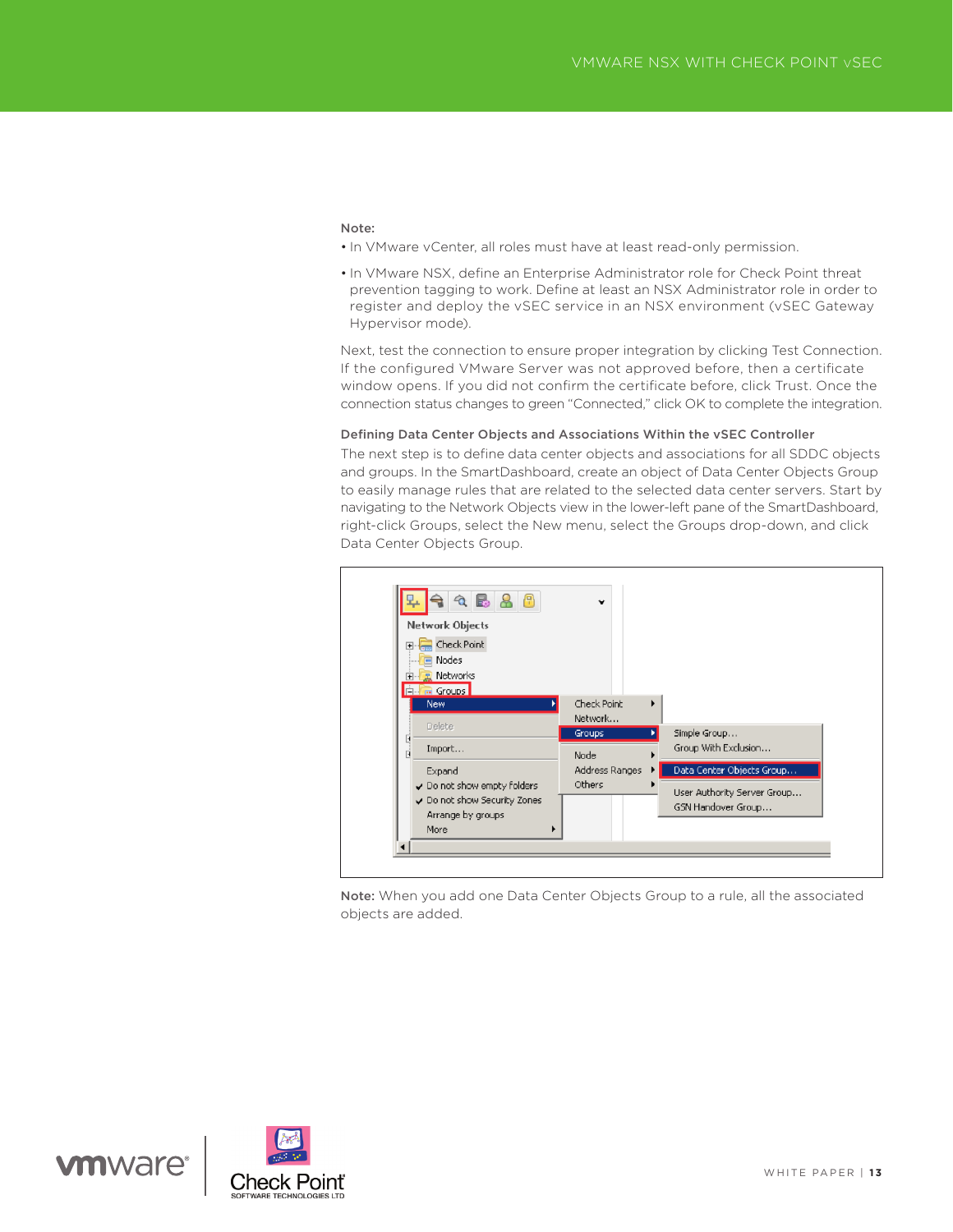Next, enter a name for the new Data Center Objects Group. Click the green picker icon [ + ] and select the VMware NSX server. Then select the relevant security group and click OK.



The vSEC Controller is now ready to use the Data Center Objects Group in security rules. To enable the Data Center Objects Group in security rules, navigate to the vSEC Controller Firewall tab, and in the upper-left pane, click Policy. Next, in the relevant rules section, change Source or Destination to the Data Center Objects Group object. Finally, install the policy.

| <b>IE BEC日×5 O Install Policy C SmartConsole</b>                                |        |                                       |                 |                                                           |                      |                                                            |             | $\Box$ Sm      |
|---------------------------------------------------------------------------------|--------|---------------------------------------|-----------------|-----------------------------------------------------------|----------------------|------------------------------------------------------------|-------------|----------------|
| <b>Deta</b> Application & <b>Detail of Detail Containers</b><br><b>Firewall</b> |        | $\blacksquare$                        |                 | <b>D</b> Inrest <b>In Anti-Spam 1 Mobile - P PSec VPN</b> |                      |                                                            | Compliance  | O Qos More     |
|                                                                                 | Policy |                                       |                 | 田田島田 < 中央 BB Search for IP, object, action                |                      |                                                            |             | Q Query Syntax |
| <b>4</b> Overview<br><b>11 Policy</b><br><b>144 T</b>                           |        | No. Name Source                       | Destination VPN |                                                           | Service Action Track | Install On                                                 | <b>Time</b> | <b>Comment</b> |
|                                                                                 |        | <b>BE</b> CPServersGroup <b>R</b> Any |                 |                                                           |                      | R Any Traffic TO http @ accept B Log CO vSEC-Cluster       | E Any       |                |
| R. Track Logs                                                                   |        | R Any                                 | <b>B</b> Any    |                                                           |                      | E Any Traffic E Any @ drop   Log   20 vSEC-Cluster   E Any |             |                |
| Analyze & Report                                                                |        |                                       |                 |                                                           |                      |                                                            |             |                |
|                                                                                 |        |                                       |                 |                                                           |                      |                                                            |             |                |

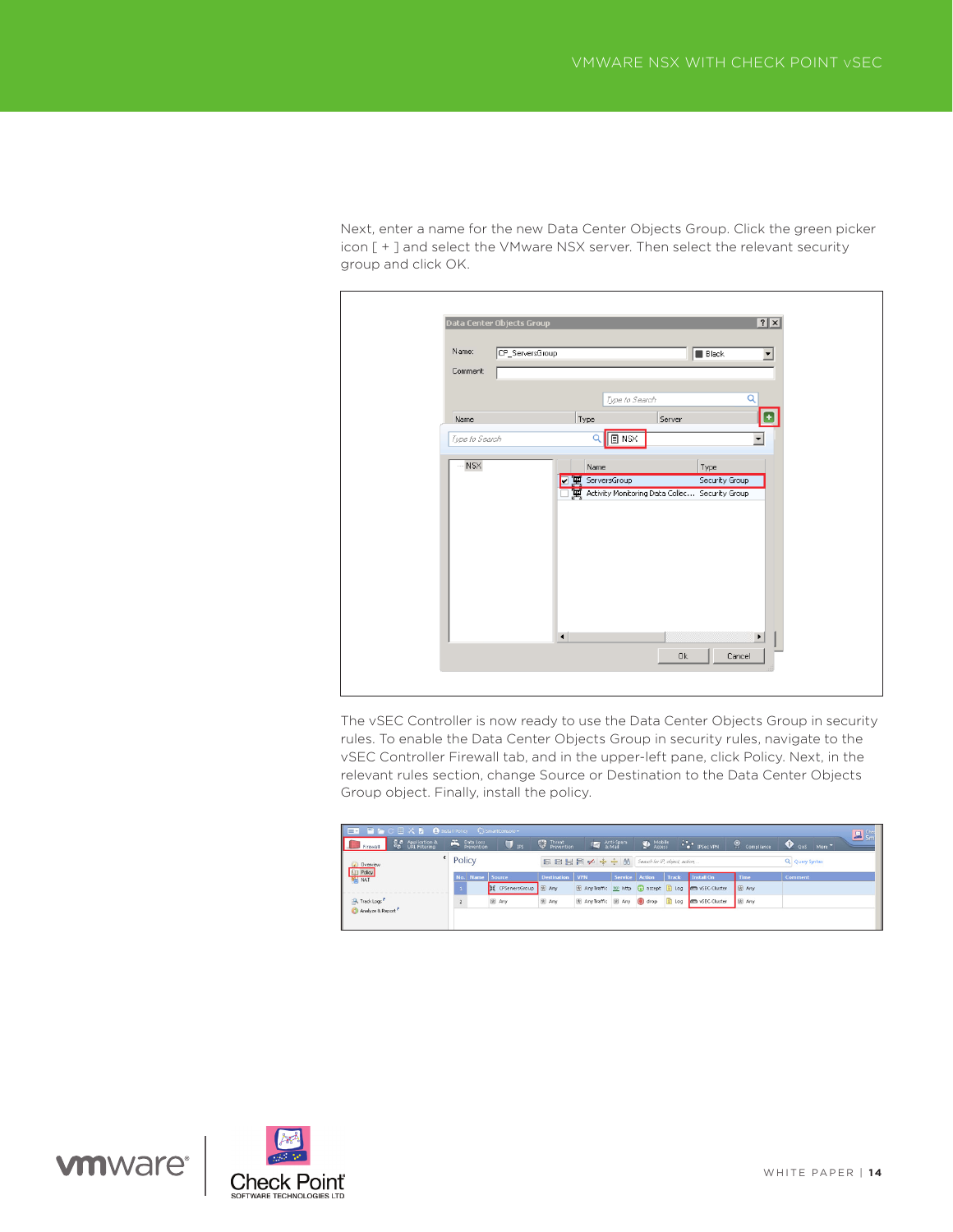#### Traffic Steering to vSEC Gateways for L4-L7 Protections

Traffic steering from one VM to a vSEC gateway is performed internally by leveraging the NSX shared memory space. Using the NSX redirect policy, the security team can granularly define traffic flows that will be sent to the vSEC gateway for enhanced security inspection and enforcement.

Network traffic comes from the User Mode NetX API into the vSEC gateway. The API places traffic to be inspected by vSEC in shared memory. In vSEC, the gateway secure network dispatcher (SND) receives the traffic and forwards it to a gateway firewall (FW) Instance. The vSEC FW performs advanced security services according to firewall policies and then returns the traffic to the vSEC SND. Finally, the vSEC SND sends traffic over the VMware API via the NSX DFW (Distributed Firewall).

Traffic redirection (as defined by the NSX security policy network introspection services) can be defined in the following ways:

- From security group (SG-1, for instance) to security group (SG-2, for instance)
- From any source to security group (SG-1, for instance)
- From security group (SG-1, for instance) to any destination

| $\rightarrow$ 0<br>4 Home                                      | <b>I</b> F Service Composer      |                               |                   |                                             |  |                                             |  |  |  |
|----------------------------------------------------------------|----------------------------------|-------------------------------|-------------------|---------------------------------------------|--|---------------------------------------------|--|--|--|
| <b>Networking &amp; Security</b>                               | Canvas<br><b>Security Groups</b> | Security Policies             |                   |                                             |  |                                             |  |  |  |
| NSX Home<br><b>See Installation</b><br><b>Logical Switches</b> | 睂                                | NSX Manager: 10.114.220.141 - |                   |                                             |  |                                             |  |  |  |
| INSX Edges                                                     | Name                             | Description                   | Security Policies | Guest Introspection Services Firewall Rules |  | Network Introspection Serv Virtual Machines |  |  |  |
| Firewall                                                       | <b>Activity Monitoring</b>       |                               |                   |                                             |  | ö                                           |  |  |  |
| SpoofGuard                                                     | All_Test_VMs                     | All Test VMs.                 |                   |                                             |  |                                             |  |  |  |

| Security Policy - Edit Security Policy  |             |                                                      |            |             |          | $(?)$ $\nparallel$ |
|-----------------------------------------|-------------|------------------------------------------------------|------------|-------------|----------|--------------------|
| $\vee$ 1 Name and description           |             | <b>Network Introspection Services</b>                |            |             |          |                    |
| <b>√</b> 2 Guest Introspection Services |             |                                                      |            |             |          |                    |
| $\vee$ 3 Firewall Rules                 |             | $+$ / $\Rightarrow$ $\Rightarrow$ $\lor$ $\oslash$ x |            |             | Q Filter |                    |
| <b>Network Introspection</b>            | No.         | Name                                                 | Source     | Destination | Service  | Action             |
| <b>Services</b>                         | $\bullet$ 1 | IN                                                   | Policy's S | * Any       | * Any    | Redirect to ys     |
| $\checkmark$ 5 Ready to complete        | $2^2$       | OUT                                                  | * Any      | Policy's S  | * Any    | Redirect to ys     |



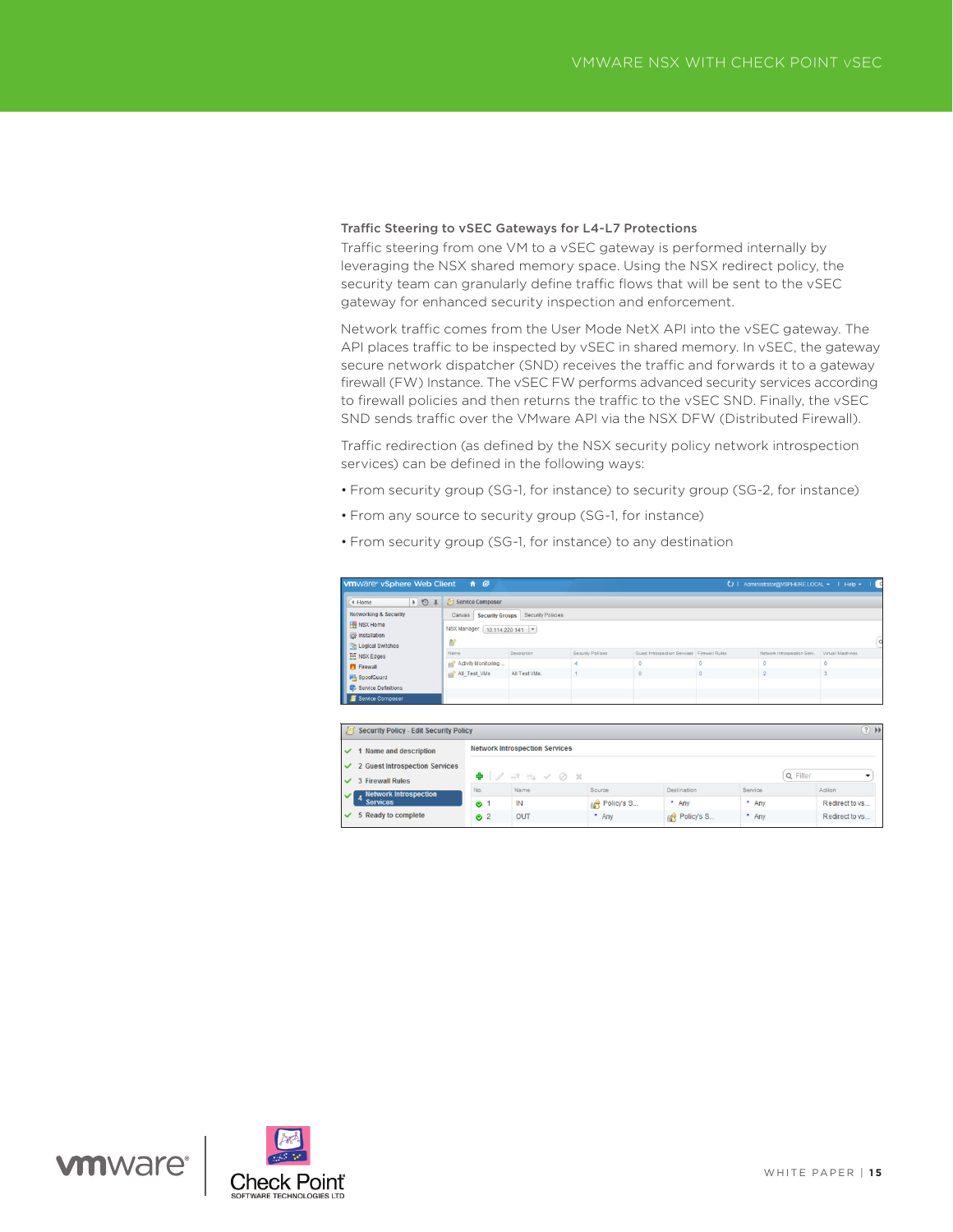# VMware NSX and Check Point vSEC Integration Use Cases

### Use Case #1: Advanced Security Services for Multizone Virtual Environments (Zone-Based Segmentation)

This use case is ideal for customers that require advanced security services (URL filtering, application control, IPS/IDS, anti-virus, etc.) to protect workloads connected to virtual environments. For this use case, an SDDC is created and segmented with three internal zones:

- Dev Zone Used for developers to create, test, and validate new enterprise apps
- Prod Zone Used for all applications running under production in the SDDC



• PCI Zone – Used for VMs that require access to customer personal information and payment card identification

Figure 5. Zone-Based Segmentation with vSEC

Traffic from Dev Zone to Prod Zone is protected by the SDDC DFW. Traffic from Prod Zone to PCI Zone is redirected and protected by vSEC, leveraging Check Point advanced threat prevention security features such as: anti-virus, Intrusion Prevention System (IPS), and advanced malware prevention. vSEC provides vital security features for complying with PCI DSS requirements.

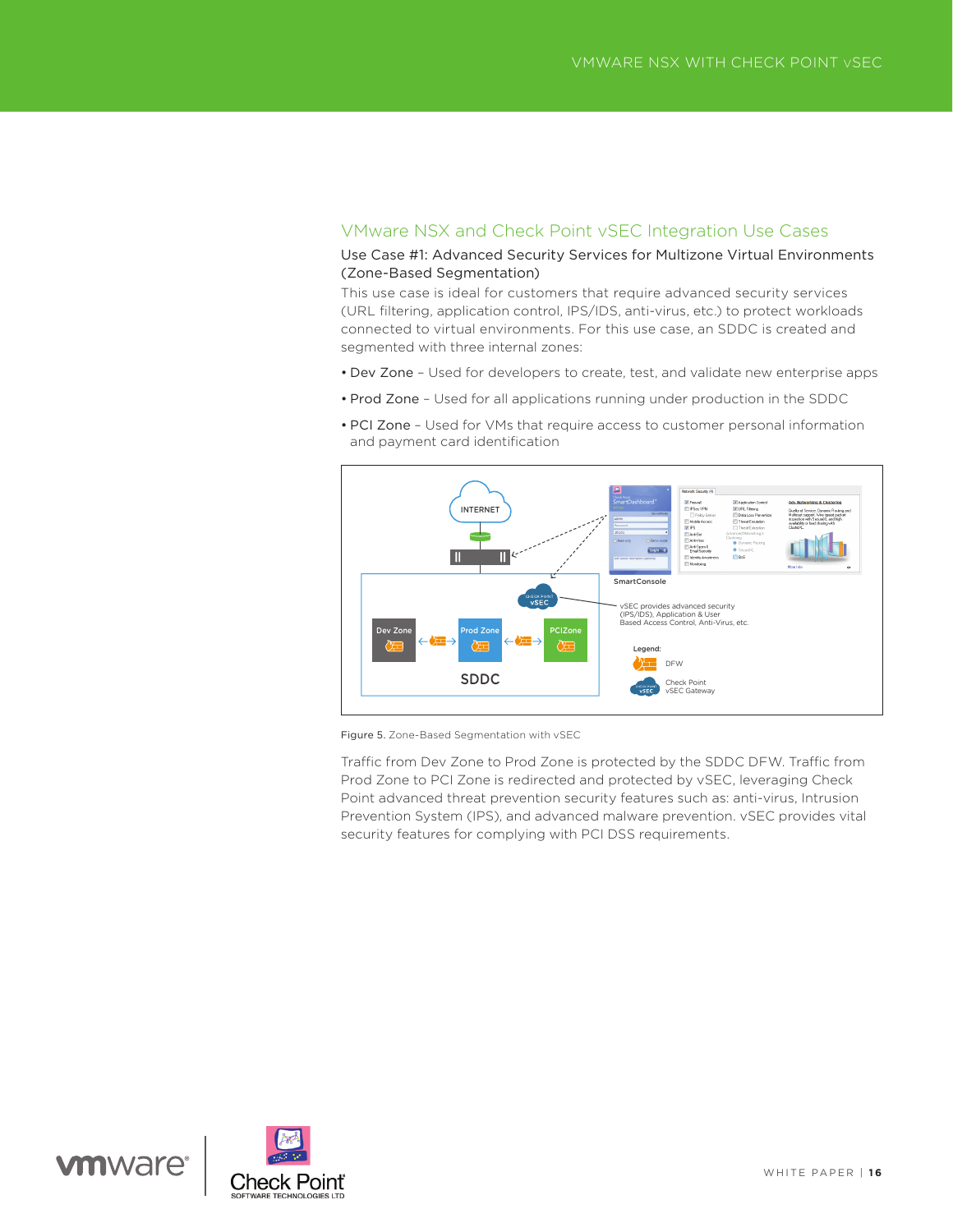| DATA CENTER SECURITY<br><b>GROUP NAME</b> | <b>SDDC ASSETS INCLUDED</b>                                                    |
|-------------------------------------------|--------------------------------------------------------------------------------|
| SG-DEV-ZONE                               | All logical switches used in Dev Zone (or all virtual switches<br>port-group)  |
| SG-PROD-ZONE                              | All logical switches used in Prod Zone (or all virtual switches<br>port-group) |
| SG-PCI-ZONE                               | All logical switches used in PCI Zone (or all virtual switches<br>port-group)  |

Implementing this use case requires the creation of the following three security groups:

To provide enhanced security protections for traffic between Prod Zone and PCI Zone, traffic needs to be redirected to vSEC. The following is a typical security policy example for this scenario:

| <b>SECURITY</b><br><b>POLICY</b> | <b>SDDC ASSETS INCLUDED</b>                                      | <b>APPLIED TO</b> |
|----------------------------------|------------------------------------------------------------------|-------------------|
| Dev_to_Prod                      | Source: SG-DEV-ZONE<br>Service: Any<br>Action: Do not redirect   | SG-DFV-70NF       |
| Prod to PCI                      | Source: SG-PROD-ZONE<br>Service: Any<br>Action: Redirect to vSEC | SG-PROD-ZONE      |

In this scenario, the security groups defined by NSX are automatically absorbed and available to the vSEC Controller to leverage in policies, logging, and reporting. This level of integration dramatically simplifies management of advanced security services within the SDDC and enables the rapid deployment of new services or the logical expansion of existing services.

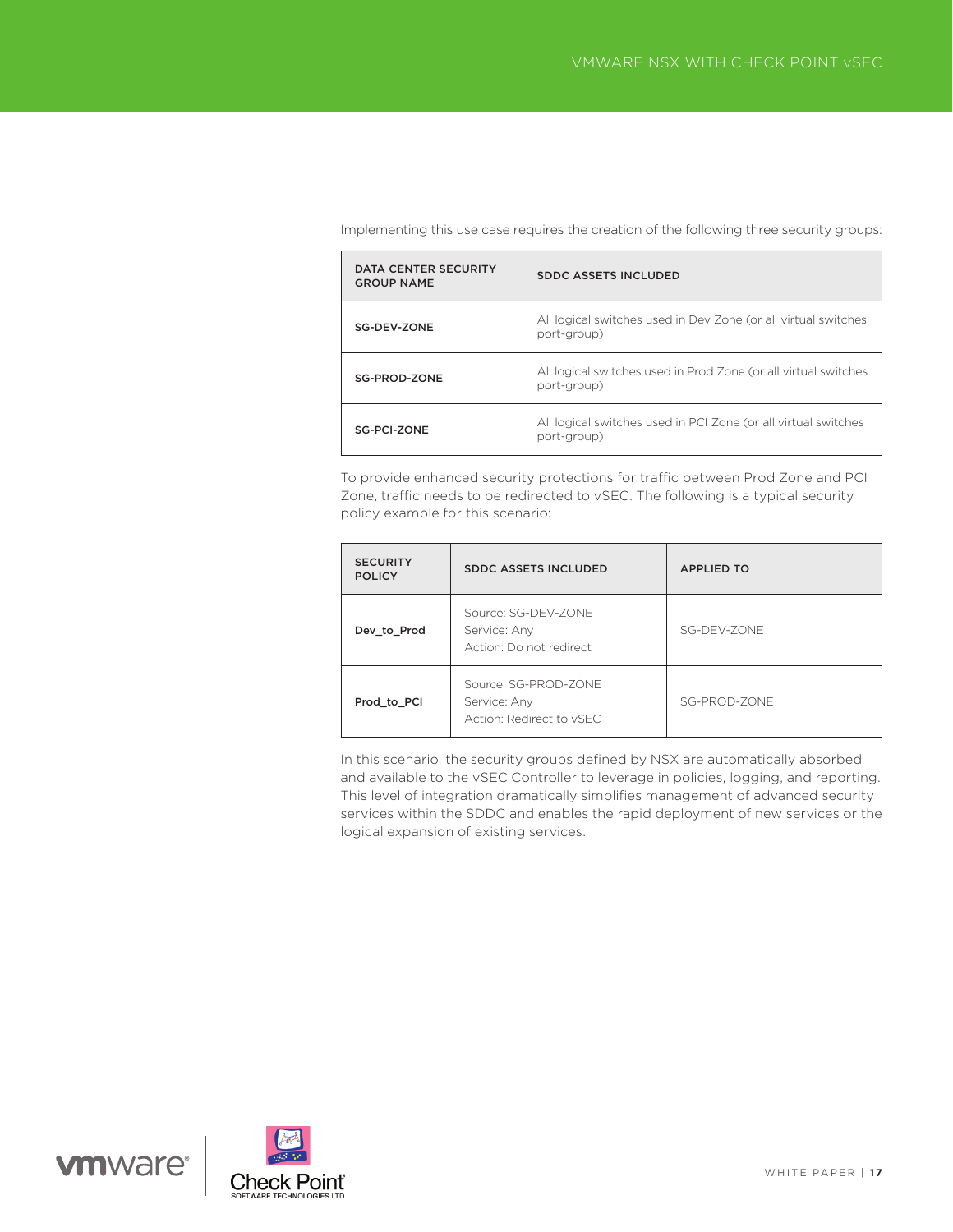## Use Case #2: Secure Web DMZ with Advanced Threat Prevention Within a Segmented SDDC

In this scenario, tiered applications or services are buffered by web demilitarized zones (DMZs). At the ingress and egress ports of each web DMZ, vSEC gateways are deployed to protect any external facing services while allowing hosts to communicate with both the internal and external SDDC network.

The following diagram shows a high-level view of this example topology. In this topology, tiered applications are clustered to a common transport zone, meaning any logical switch can be expanded to any host within that cluster. Even if WEB DMZ 1 and WEB DMZ 2 are created on different hosts, they are connected to the same L2 domain. To enable communication between WEB, APP, and DB tiers, the logical routing function of NSX is leveraged so that a single logical router instance connects all logical switches.



Figure 6. Secure Virtual DMZ with vSEC

In a typical three-tier application topology, traffic needs to flow from web-facing services to application servers and databases. Notice in this topology the Distributed Firewall (DFW) module operates natively between the various tiers to enforce SDDC micro-segmentation rules. The DFW is a key NSX element for traffic redirection to the vSEC gateways.

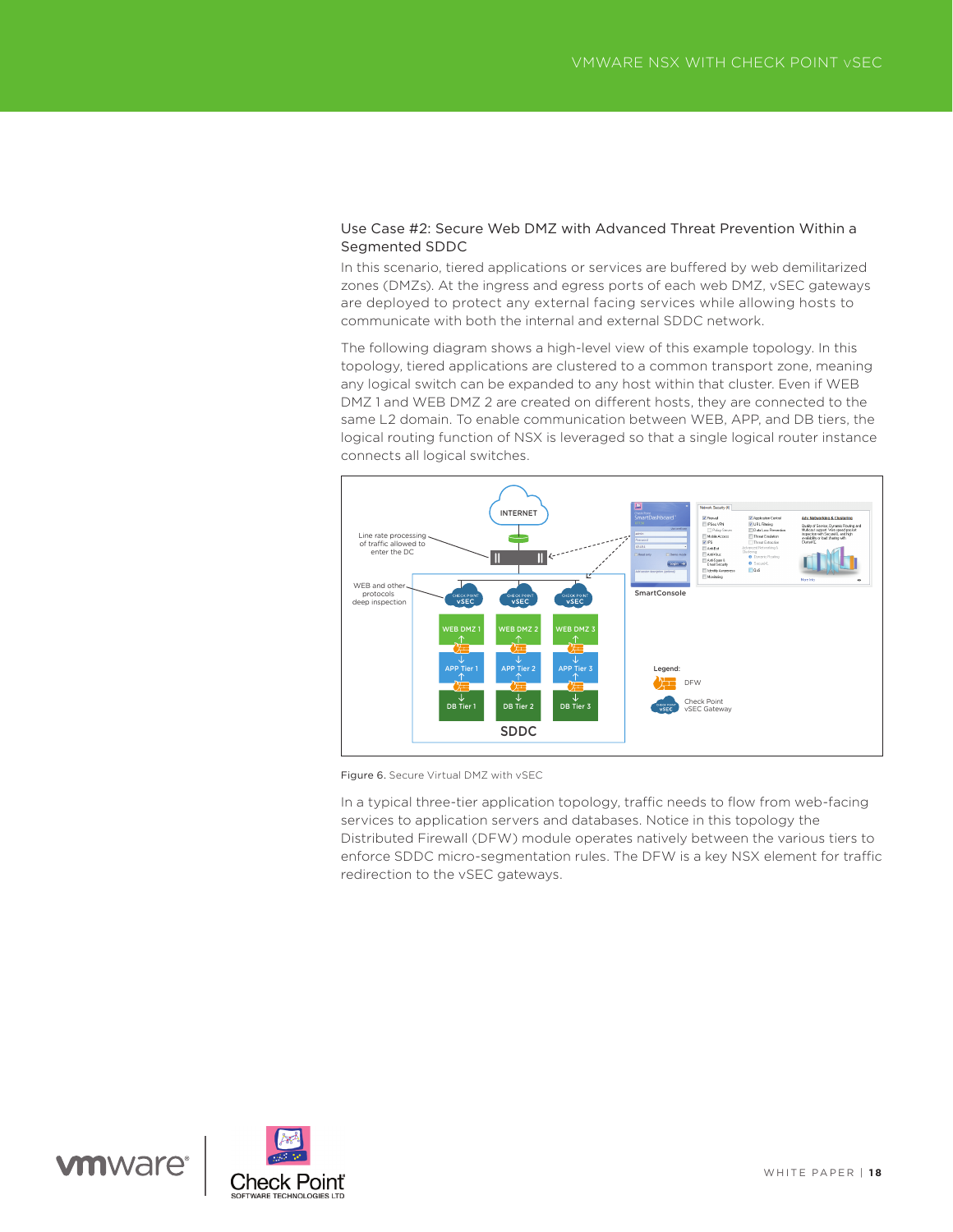In terms of traffic steering, the following traffic configurations will be applied:

- From the DB tier to APP tier, traffic is protected by the DFW.
- From the APP tier to WEB DMZ, traffic is protected by the DFW.
- From the WEB DMZ, because it has connections external to the SDDC, traffic is directed to vSEC for enhanced threat protection.

This is not an exhaustive list and depends largely on customer traffic engineering.

Once traffic reaches the vSEC security gateway, security policies defined on the vSEC Controller dictate the defined enforcement action for the identified application.

vSEC provides comprehensive security protections to keep web-facing applications and services secured from even the most sophisticated threats. Key web-facing protections of vSEC include Next-Generation Firewall, Intrusion Detection and Intrusion Prevention System (IDS/IPS), web filtering, anti-virus, anti-bot, identity control, and Threat Emulation.

To implement this use case scenario, we need to create the following security groups (SGs):

| DATA CENTER SECURITY<br><b>GROUP NAME</b>                                                         | <b>SDDC ASSETS INCLUDED</b>                                                               |  |  |  |  |  |
|---------------------------------------------------------------------------------------------------|-------------------------------------------------------------------------------------------|--|--|--|--|--|
| SG-WEB-DMZ-XX*                                                                                    | All logical switches used in the WEB tier (or all virtual<br>switches port-group)         |  |  |  |  |  |
| SG-APP-XX*                                                                                        | All logical switches used in the Application tier (or all virtual<br>switches port-group) |  |  |  |  |  |
| $SG-DB-XX*$                                                                                       | All logical switches used in the Database tier (or all virtual<br>switches port-group)    |  |  |  |  |  |
| *Indicates specific application/service security group (i.e., 1, 2, or 3 as in the diagram above) |                                                                                           |  |  |  |  |  |



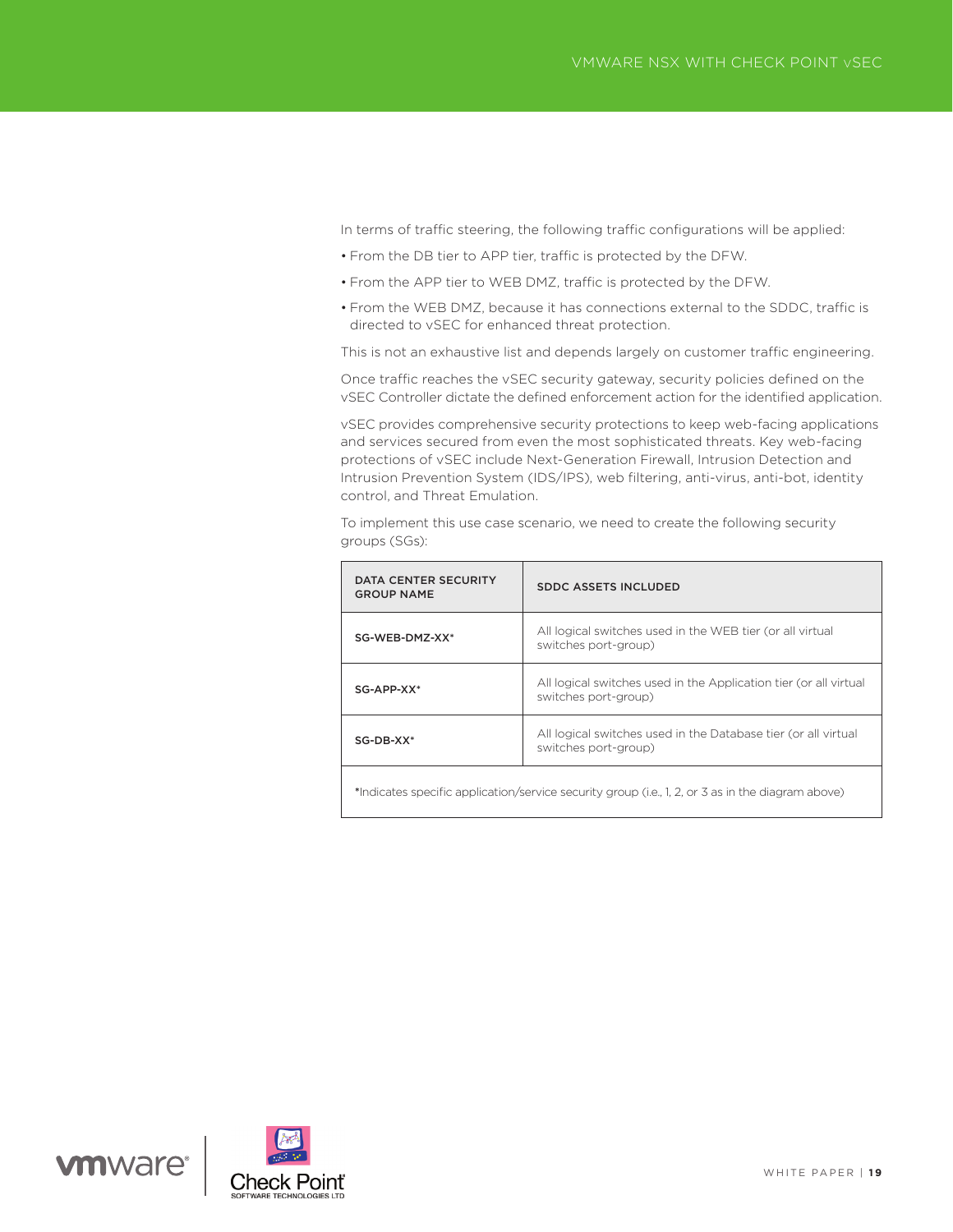Security groups by nature are dynamic constructs. As defined in the above table, any VM (existing or new) connected to the WEB logical switch is automatically part of SG-WEB-DMZ group. The same applies for all VMs connected to the APP or DB logical switches.

Now, we are ready to configure our security policy to add a layer of protection beyond the DFW to our WEB DMZ tier:

| <b>SECURITY POLICY</b>        | <b>NETWORK POLICY</b>                                                                        | <b>APPLIED TO</b> | <b>COMMENTS</b>                                                                           |
|-------------------------------|----------------------------------------------------------------------------------------------|-------------------|-------------------------------------------------------------------------------------------|
| WEB DMZ to<br><b>INTERNET</b> | Source: Any<br>Destination:<br>WFB-DMZ<br>Service: Any<br>Action: Redirect to<br><b>vSEC</b> | SG-WFB-DMZ        | Any traffic from<br><b>INTERNET</b> to<br>WFB-DM7 tier is<br>redirected to<br><b>vSEC</b> |

Note: The vSEC security policy allows for a more granular configuration for traffic redirection and type of advanced protections desired. For example, instead of redirecting all traffic, you can define particular traffic services—such as the need for only HTTPS traffic inspection by vSEC, simply by enabling inspection of TCP service port 443. Likewise, security protections are easily tailored to suit the exact needs of any external-facing web service or DMZ by selecting the desired features from the Network Security section of the vSEC Controller gateway window. Security protections are enabled per gateway or cluster.

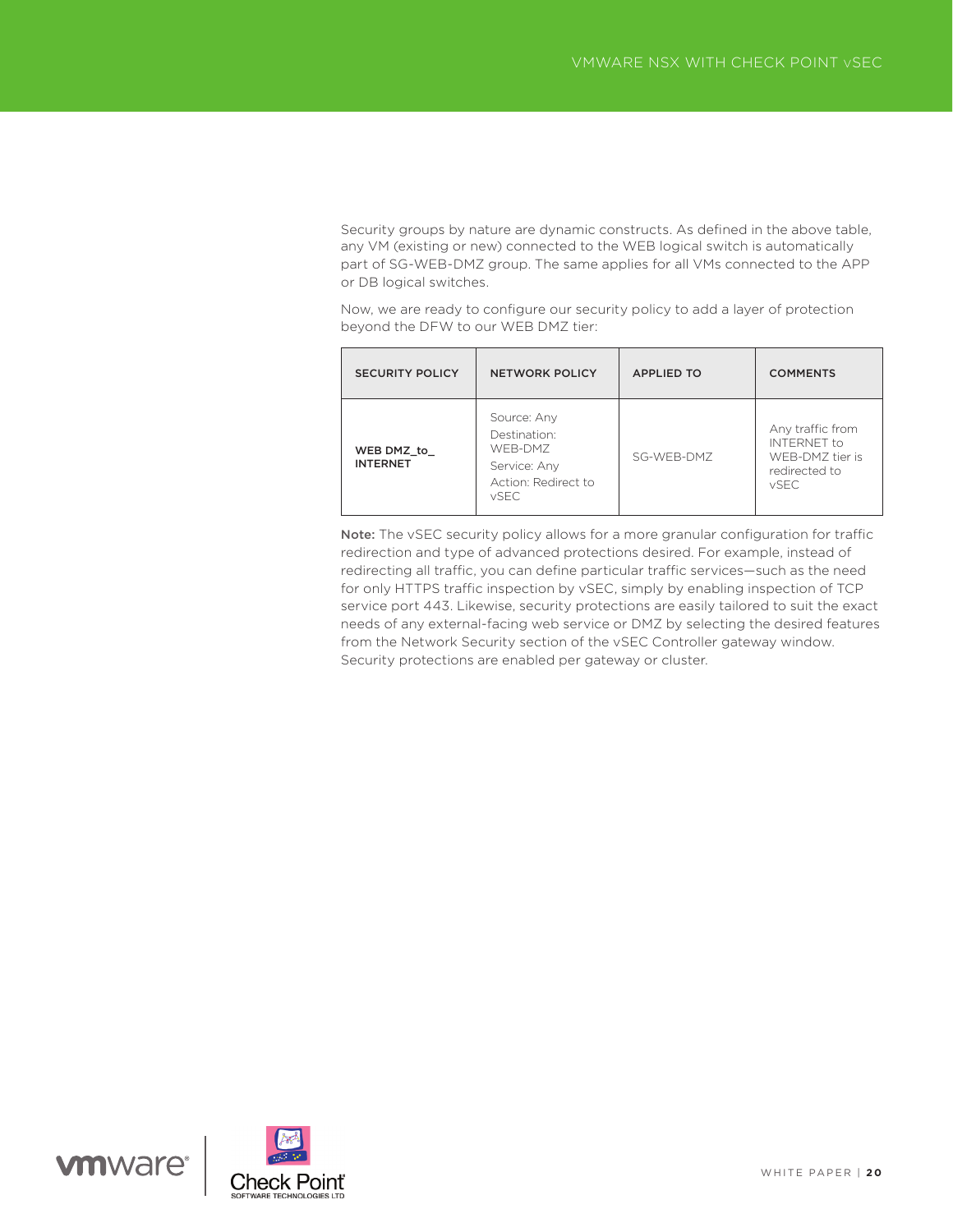Use Case #3: Threat Prevention Tagging with vSEC Gateways in the SDDC Threat prevention tagging automatically assigns security tags to data center objects based on analysis conducted by vSEC as well as object group affiliation. This enables the use of dynamic security groups in security policy rules.

When a threat from an infected VM reaches a vSEC gateway and is denied entry, it is tagged as an infected VM. The tagging information is shared with the NSX Manager via the API integration of the vSEC Controller. This level of integration between NSX and vSEC allows for the automated reclassification of VMs to trigger additional functions such as remediation workflows that can be preconfigured within the NSX controller.

Using either use case #1 or use case #2 above, this feature can enable automated workflows to ensure that an infected VM is immediately identified, quarantined, remediated, and placed back into service—without requiring any manual intervention. In doing so, security, engineering, and operations teams along with other DevOps functions are aligned to the dynamic needs and nature of the SDDC.



Figure 7. vSEC Threat Prevention Tagging Triggers Auto-Remediation Workflows in the SDDC

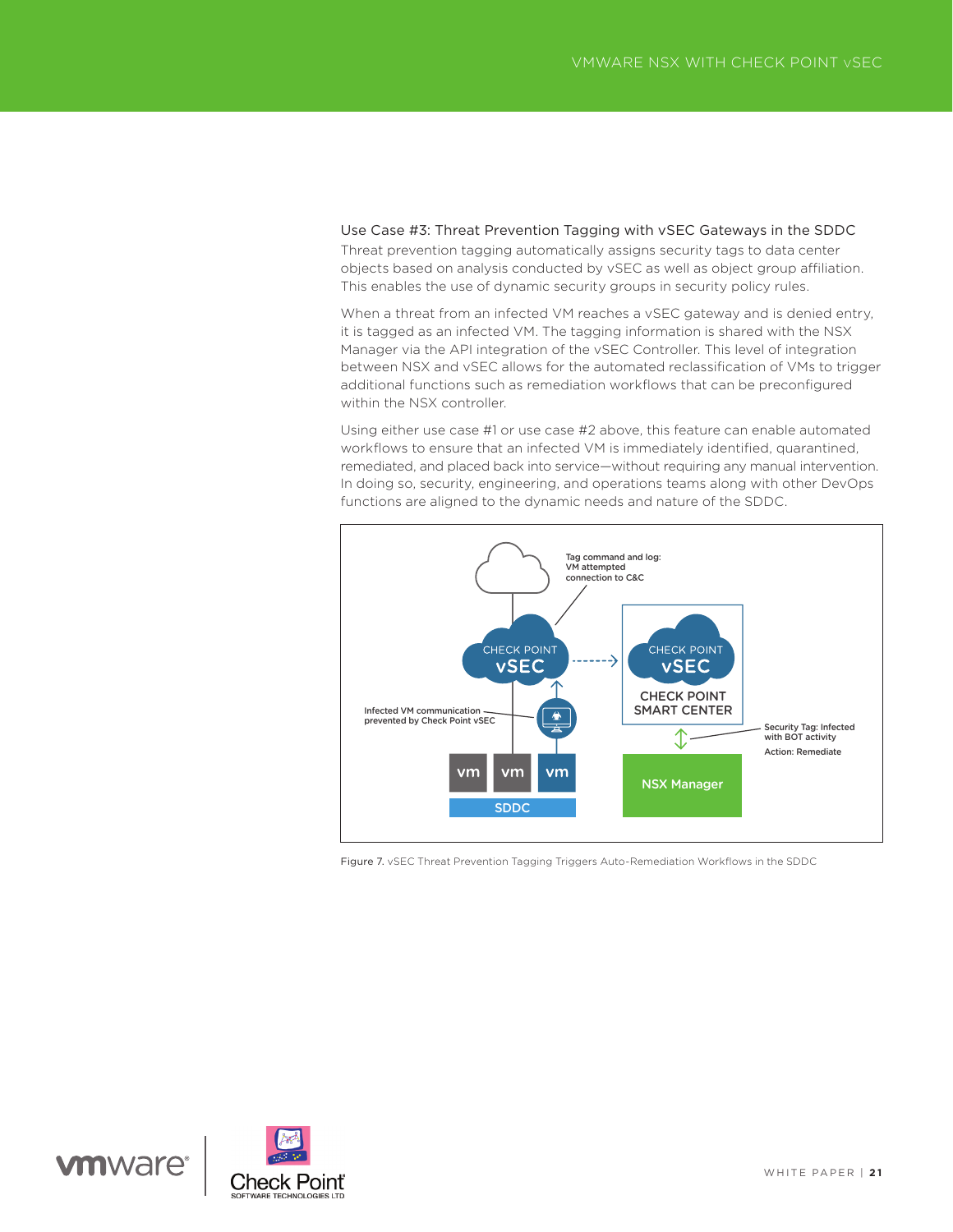Check Point supports threat prevention tagging for anti-bot and anti-virus services on the vSEC gateway or cluster. To perform threat prevention tagging, it is important to ensure that the anti-bot and anti-virus functionality is enabled on the appropriate vSEC gateway or cluster. When it is activated, the cluster automatically tags infected VMs in the NSX Manager Server. The following security tags are available from vSEC:

- Default Anti-Bot Security Tag: Check\_Point.BotFound
- Default Anti-Virus Security Tag: Check\_Point.VirusFound

When security tags are configured, you can create policy rules based on the security groups containing those tags to augment existing policies as established in the use cases above. vSEC supports the following advanced tagging options:

- Show Activated Gateways Lists the activated clusters and the status of each vSEC for NSX Gateway.
- Modify Anti-Bot Security Tag Enables or disables the tagging for the anti-bot blade and changes the security tag.
- Modify Anti-Virus Security Tag Enables or disables the tagging for the antivirus blade and changes the security tag.
- Modify White List IP addresses listed in the White List are not tagged.
- Create New Security Tag Creates a new security tag in the NSX Manager Server.
- Update Data When you add a new ESX server to a cluster, vSEC for NSX Gateway automatically updates the threat prevention tagging data within 15 minutes. Select this option to manually update the data on the new vSEC for NSX Gateway.

For added security and convenience, Check Point's security management API allows for granular privilege controls. Edit privileges can be scoped down to a specific rule or object within the policy, restricting what an automated task or integration can access and change. The ability to automatically provision trusted connectivity gives security teams the confidence to automate and streamline the entire security workflow. In addition, predefined Check Point security templates help automate the security of newly provisioned virtual applications.

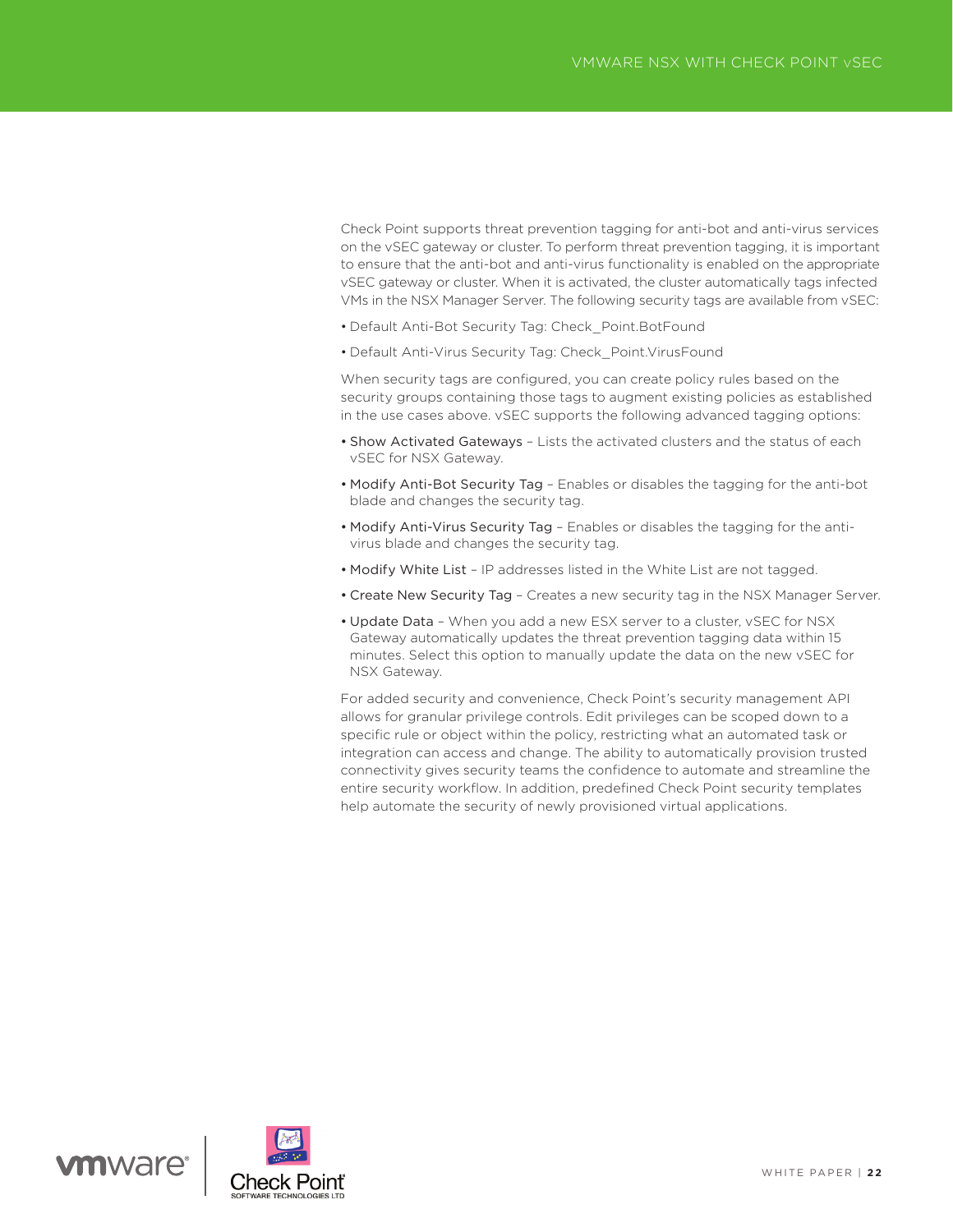## Solution Benefits

The VMware NSX and Check Point vSEC integration provides numerous benefits, including the following:

- Advanced security seamlessly embedded into SDDC Dynamic insertion, distribution, and orchestration of vSEC into SDDC environments provide the same advanced security protections for east-west traffic as Check Point physical gateways provide for north-south traffic.
- Feasible, scalable, and secure micro-segmentation Virtual networks are created in isolation and remain in isolation unless specifically connected. Segmentation is related to isolation but is applied within a multitiered virtual network. Now, micro-segmentation can include the insertion of advanced services from third-party partner solutions such as Check Point vSEC. The NSX service composer can chain vSEC for securing traffic among virtual machines of different security groups for in-line, line-rate advanced threat prevention security within the SDDC. The advanced security services of vSEC with NSX micro-segmentation ultimately deliver better security throughout the SDDC without complex VLAN sprawling or hairpinned traffic configurations that create choke points for securing traffic inside the data center.
- Automated deployment and scale-out of vSEC You can rapidly extend NSX micro-segmentation with vSEC advanced threat prevention including firewall, IPS, anti-virus, anti-bot, anti-spam, URL filtering and application control to deliver comprehensive protection against sophisticated malware and zero-day attacks for east-west traffic. You can also autoscale vSEC security services by simply adding additional network hypervisors.
- Automatic isolation to prevent the lateral spread of threats inside the SDDC Advanced integration with NSX allows vSEC to share security context via threat prevention tagging. When an infected VM is detected, vSEC can automatically update the security tag within NSX. NSX can then quarantine the VM and trigger other services to remediate the infected VM. Regardless of whether the infected VM is detected by a physical (perimeter) Check Point gateway or a vSEC gateway, the vSEC Controller automatically updates NSX with the proper threat prevention tag.
- Context-aware and topology-independent security policies All NSX security group objects and vCenter VM objects are dynamically fetched by the vSEC Controller. Check Point security policies can then use these objects for contextually aware security, instead of relying on IP addresses. Check Point security policy is dynamically updated when a new VM joins a security group or when a VM changes its IP address. The same policy with NSX security groups and vCenter policy objects can also be applied on Check Point perimeter security gateways as well as vSEC gateways. Check Point policies can also use dynamic objects from other IT services such as Active Directory and Radius for enhanced contextual awareness. Keep in mind that this contextual awareness can also extend to public and hybrid cloud environments.

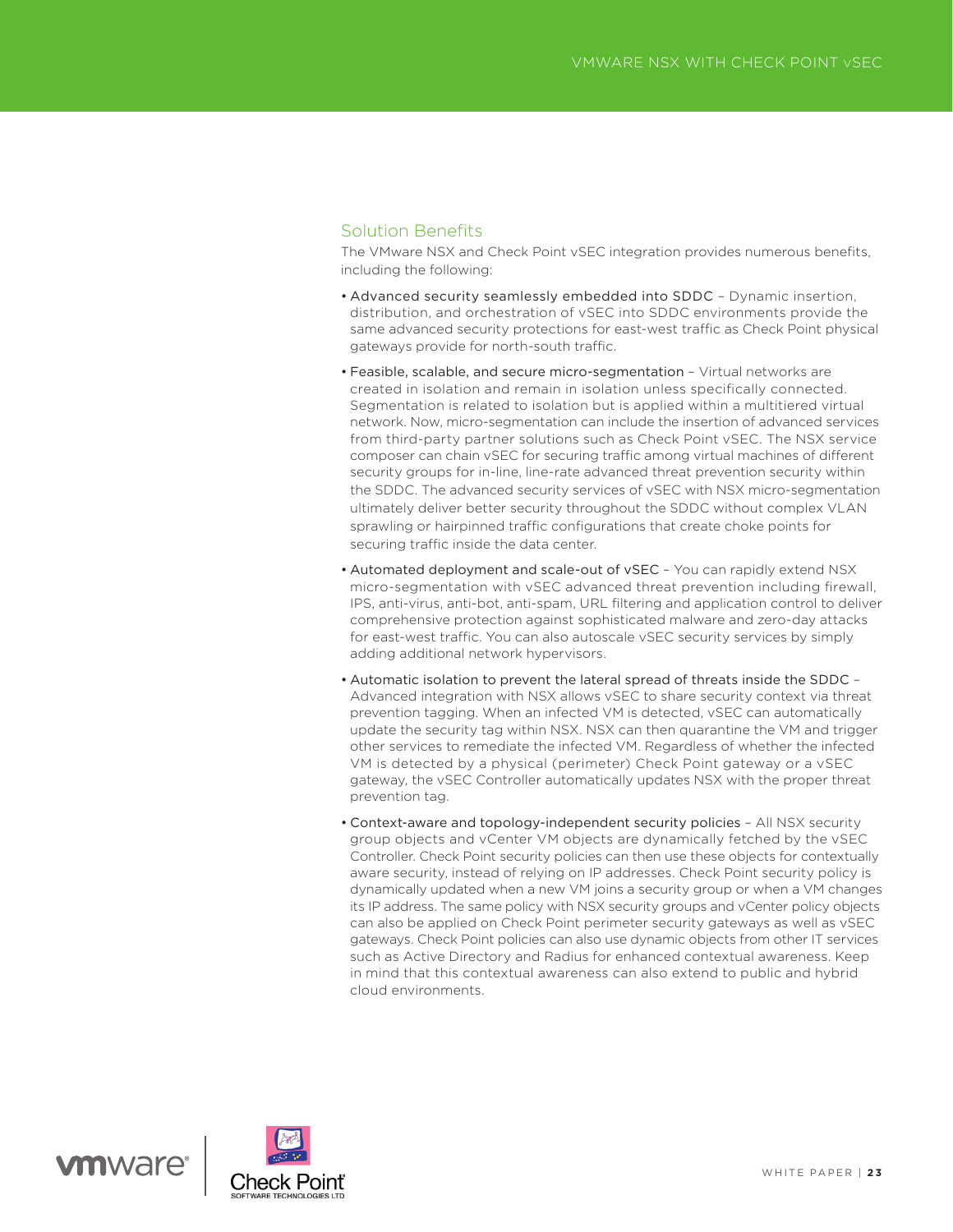- Granular assignment of administrative privileges to simplify security operations The vSEC Controller enables correlation between NSX security groups and Check Point sub-policies to enable granular administrative privileges. Using the granular Check Point sub-policies construct, administrators and other automated actions can be granted permission to change only rules or commit changes within a specified sub-policy or specific rule of a policy, thus not affecting the entire security policy. Check Point sub-policies also allow multiple rule changes to occur simultaneously. This provides the foundation for IT to confidently automate specific services by using scoped privileges to change rules that affect only a single virtual application, dramatically simplifying security operation within the SDDC.
- Security keeps pace with dynamic changes in SDDC SDDC IT administrators no longer need to guess how much network security capacity is needed. NSX automatically deploys and provisions vSEC gateways on all ESX cluster members, even when a new ESX host joins the cluster. Additionally, vSEC continues securing VMs as they migrate around the SDDC without any downtime. NSX automatically updates vSEC for any vSphere vMotion® or Distributed Resource Scheduler™ (DRS) event.
- Consistent visibility and control across physical and virtual networks Check Point SmartEvent offers centralized monitoring and logging for east-west and north-south data center traffic. Traffic logs, reports, and security events include information about NSX security group and VM attributes. Check Point security policies are enriched with NSX context to ensure that all gateways—both vSEC and physical—stay up-to-date on any changes within the SDDC.

## **Conclusion**

The Software-Defined Data Center (SDDC) with VMware NSX network virtualization enables fundamentally more agile, efficient, and secure data centers. Working together, VMware and Check Point have integrated their best-of-breed virtualization and advanced threat prevention technologies to enable the efficient delivery of applications and security assurance to realize the full value of SDDC architectures.

The combination of vSEC and NSX logically extends advanced threat prevention further into the data center fabric. This enhances NSX native micro-segmentation capabilities to deliver advanced security services wherever needed. In the event of a breach of a single node or segment of the network, the threat is easily and effectively contained and isolated. This distributed security architecture enables Check Point best-of-breed network security services to be inserted at the vNIC level, for extremely granular control, enhanced visibility, and superior threat prevention.

This joint solution enables enterprises to have fast, simplified provisioning and deployment of Check Point's advanced security services in an SDDC, enabling customers to have the same level of security for east-west traffic inside the data center as Check Point provides at the perimeter gateway. Security teams will be better able to collaborate with network teams and maintain full control and visibility across both physical and virtual networks.